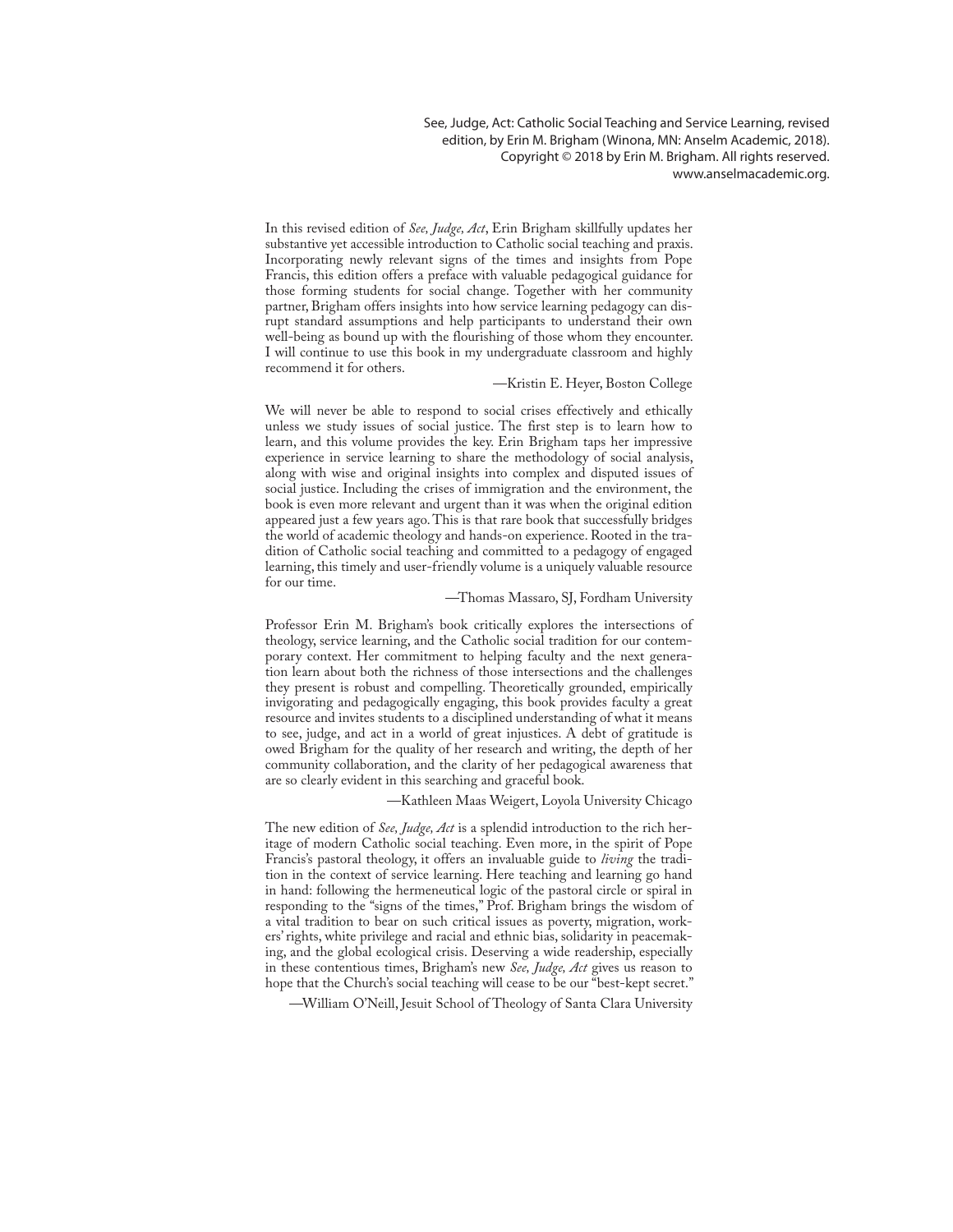# **Author Acknowledgments**

Many talented and generous people contributed to this book. On the top of the list, I would like to thank Maura Hagarty, editorial director at Anselm Academic, whose patient and insightful guidance made this book possible. I am incredibly grateful to Jennifer Reed-Bouley for her careful review of the book. Jennifer's dedication to her students and her passion for Catholic social teaching contributed a number of improvements to this text.

I would also like to thank supportive and inspiring colleagues at the University of San Francisco (USF), particularly Mike Duffy, former director of the Joan and Ralph Lane Center for Catholic Studies and Social Thought, as well as Lo Schiavo Chair, William O'Neill, and prior Lo Schiavo Chair, Thomas Massaro. I have been blessed with exceptional department chairs who have supported my professional development and mentored me in my teaching and writing, especially Lois Lorentzen and Vincent Pizzuto. I am most grateful for the many USF faculty who motivated me in the Thursday writing group over the past couple of years.

Like many faculty members, I started teaching a service-learning course with great intentions but with little knowledge about how to make service learning successful. I have been fortunate to learn from dedicated community partners, especially the Faithful Fools Street Ministry. I have also relied on the resources of USF's Leo T. McCarthy Center for Public Service and the Common Good. David Donahue, Julie Reed, Star Moore, Andrea Wise, and the student Advocates for Community Engagement have influenced my approach to service learning and have helped me work through a number of service-learning dilemmas over the years.

I would also like to thank my students of Catholic social thought, who have taught me the most about the value of service learning. I have watched students begin the class with a fear of leaving campus and finish the semester with a real appreciation for one of the overlooked communities in San Francisco—communities that tourists often miss but that bring so much life to this great city. It is truly a privilege to witness the transformative potential of education.

Finally, I want to thank my husband, Dana Wolfe. Every challenge is easier and every accomplishment is sweeter since I found a great partner.

## Publisher Acknowledgments

Thank you to Jennifer Reed-Bouley of the College of Saint Mary, Omaha, Nebraska, for reviewing this work in progress.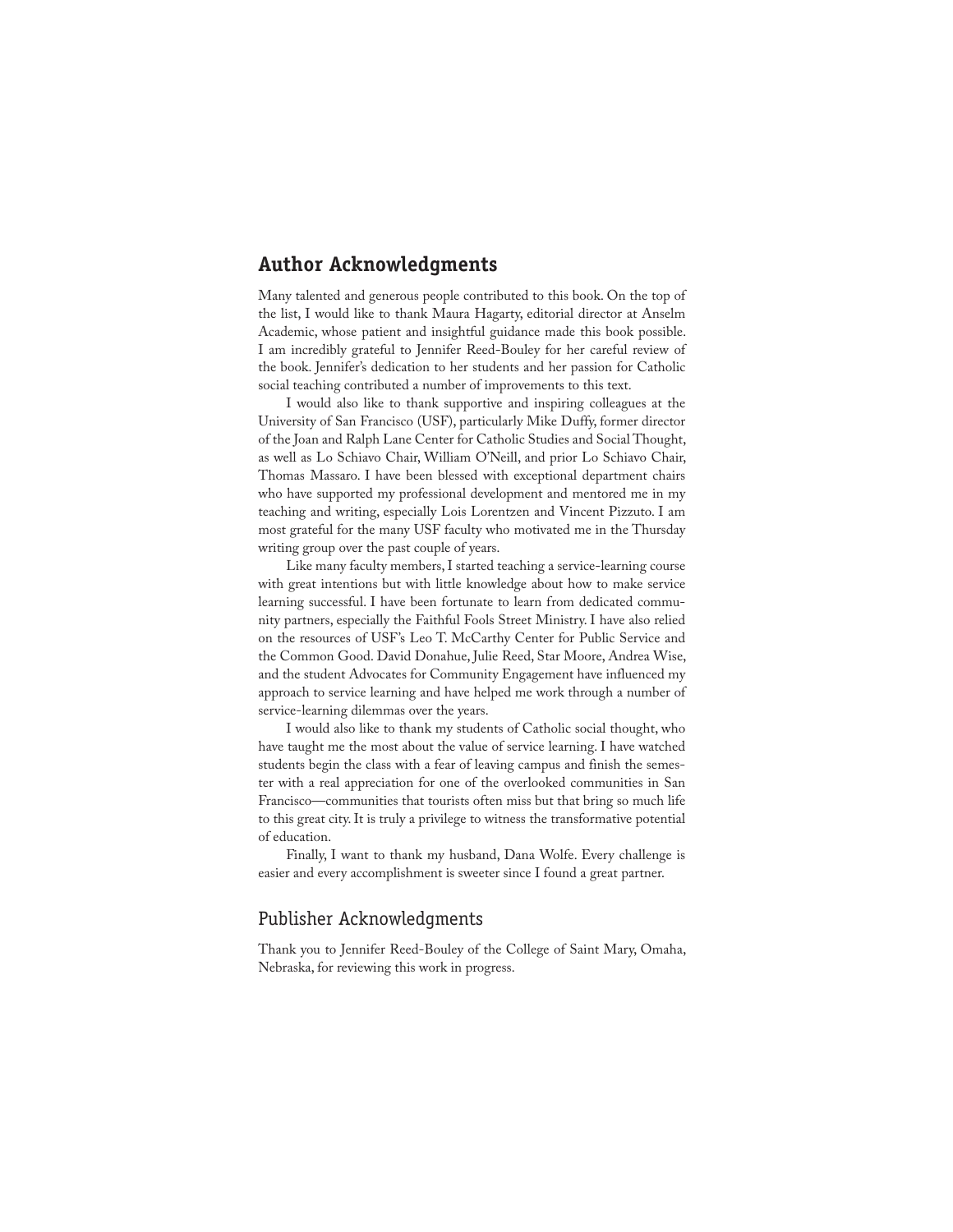# SEE, JUDGE, ACT

CATHOLIC SOCIAL TEACHING AND SERVICE LEARNING

REVISED EDITION

ERIN M. BRIGHAM

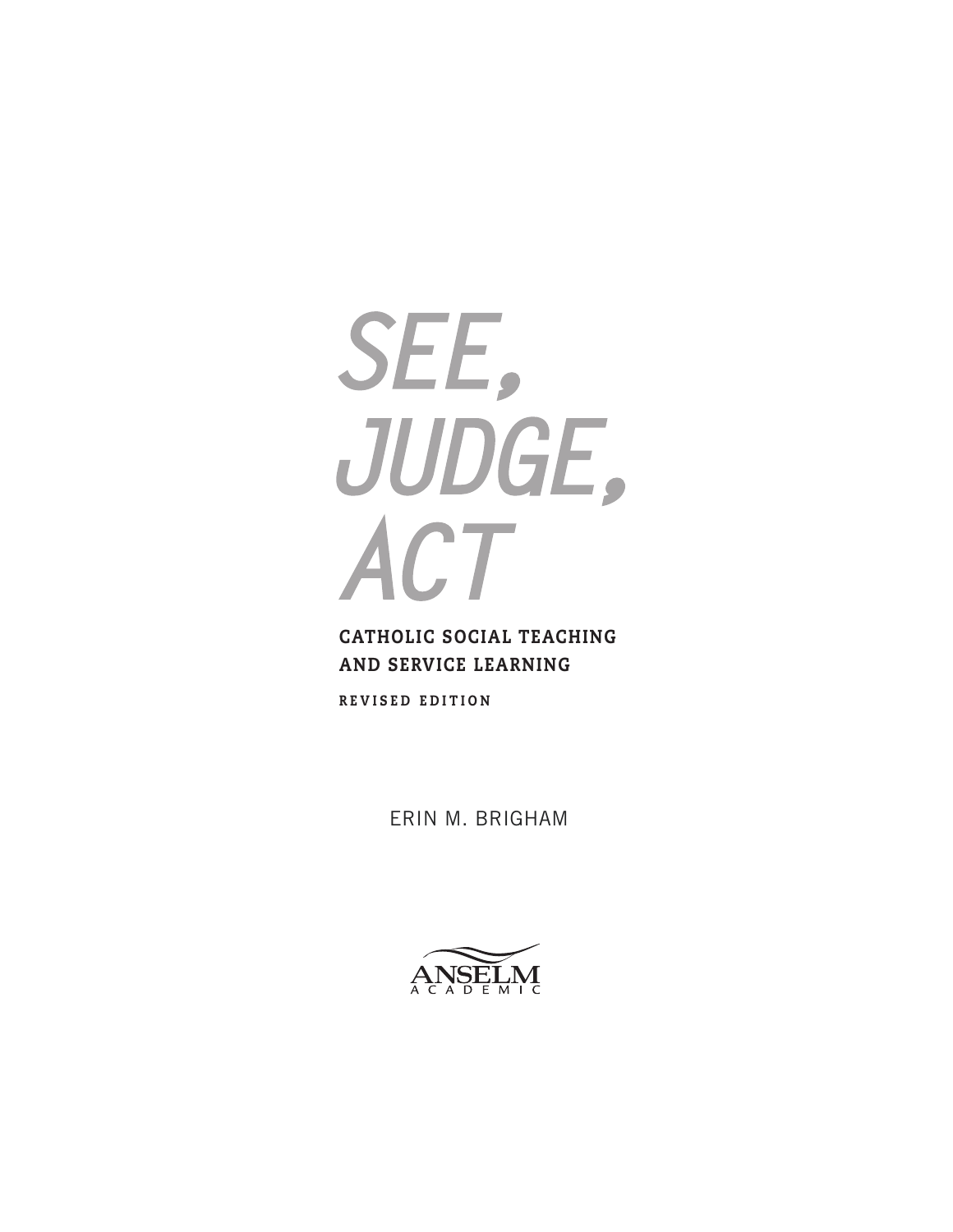*Created by the publishing team of Anselm Academic.*

*Cover images: shutterstock.com* 

*Copyright © 2019 by Erin M. Brigham. All rights reserved. No part of this book may be reproduced by any means without the written permission of the publisher, Anselm Academic, Christian Brothers Publications, 702 Terrace Heights, Winona, Minnesota 55987-1320, www.anselmacademic.org.*

*The scriptural quotations in this book are from the New American Bible Revised Edition. Copyright © 2010, 1991, 1986, and 1970 by the Confraternity of Christian Doctrine Inc., Washington, DC. Used by the permission of the copyright owner. All rights reserved. No part of the New American Bible Revised Edition may be reproduced or transmitted in any form or by any means, electronic or mechanical, including photocopying, recording, or by any information storage and retrieval system, without permission in writing from the copyright owner.*

*Printed in the United States of America*

*7084*

*ISBN 978-1-59982-943-2*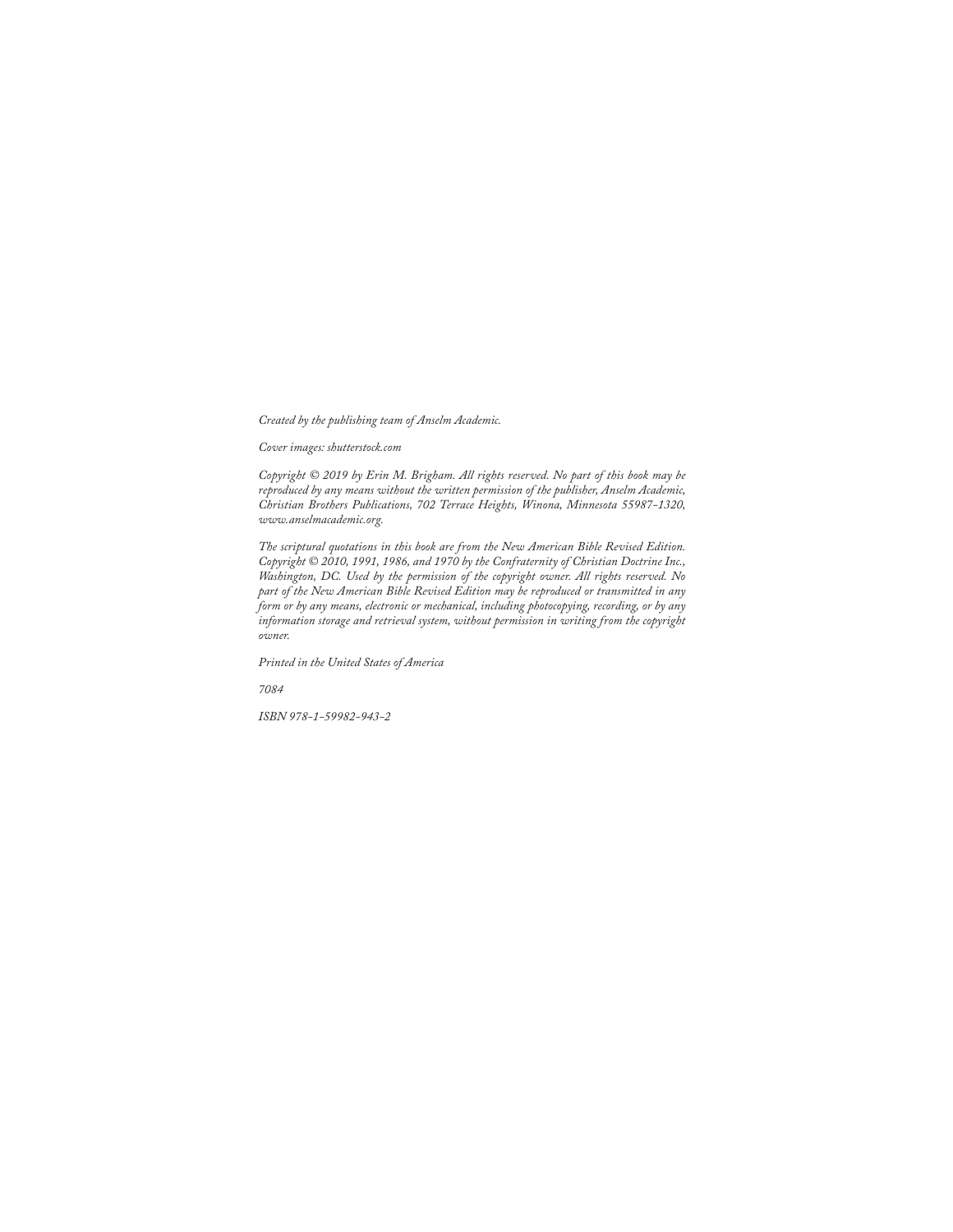# **Contents**

| Foreword<br><u>. 9</u><br>Paul J. Fitzgerald, SJ                                                                                                                                                                                                                                                                                                                                                        |
|---------------------------------------------------------------------------------------------------------------------------------------------------------------------------------------------------------------------------------------------------------------------------------------------------------------------------------------------------------------------------------------------------------|
| Preface to Revised Edition 11<br>Erin M. Brigham and Sam Dennison                                                                                                                                                                                                                                                                                                                                       |
| Introduction<br>The See-Judge-Act Process / 23<br>Service, Learning, and the See-Judge-Act Process / 25<br>See, Judge, Act and the Catholic Social Tradition / 30                                                                                                                                                                                                                                       |
| 1 Overview of the Catholic Social Tradition 32<br>Catholic Social Thought and Action / 32<br>Catholic Social Teaching / 37<br>Looking Ahead / 49<br>For Further Study / 50                                                                                                                                                                                                                              |
| 2 Defending Human Dignity against Discrimination 51<br>Introduction / 51<br>Human Dignity in Catholic Social Teaching / 54<br>The United States Conference of Catholic Bishops on Racism / 59<br>Reading the Signs of the Times: Racial Discrimination<br>and White Privilege / 67<br>Summary and Integration for Service Learners / 71<br>For Further Study on Catholic Social Thought and Racism / 73 |
| 3 Justice for Immigrants: The Call to Family, Community,<br>Introduction / 74<br>The Call to Family, Community, and Participation in Catholic<br>Social Teaching / 77                                                                                                                                                                                                                                   |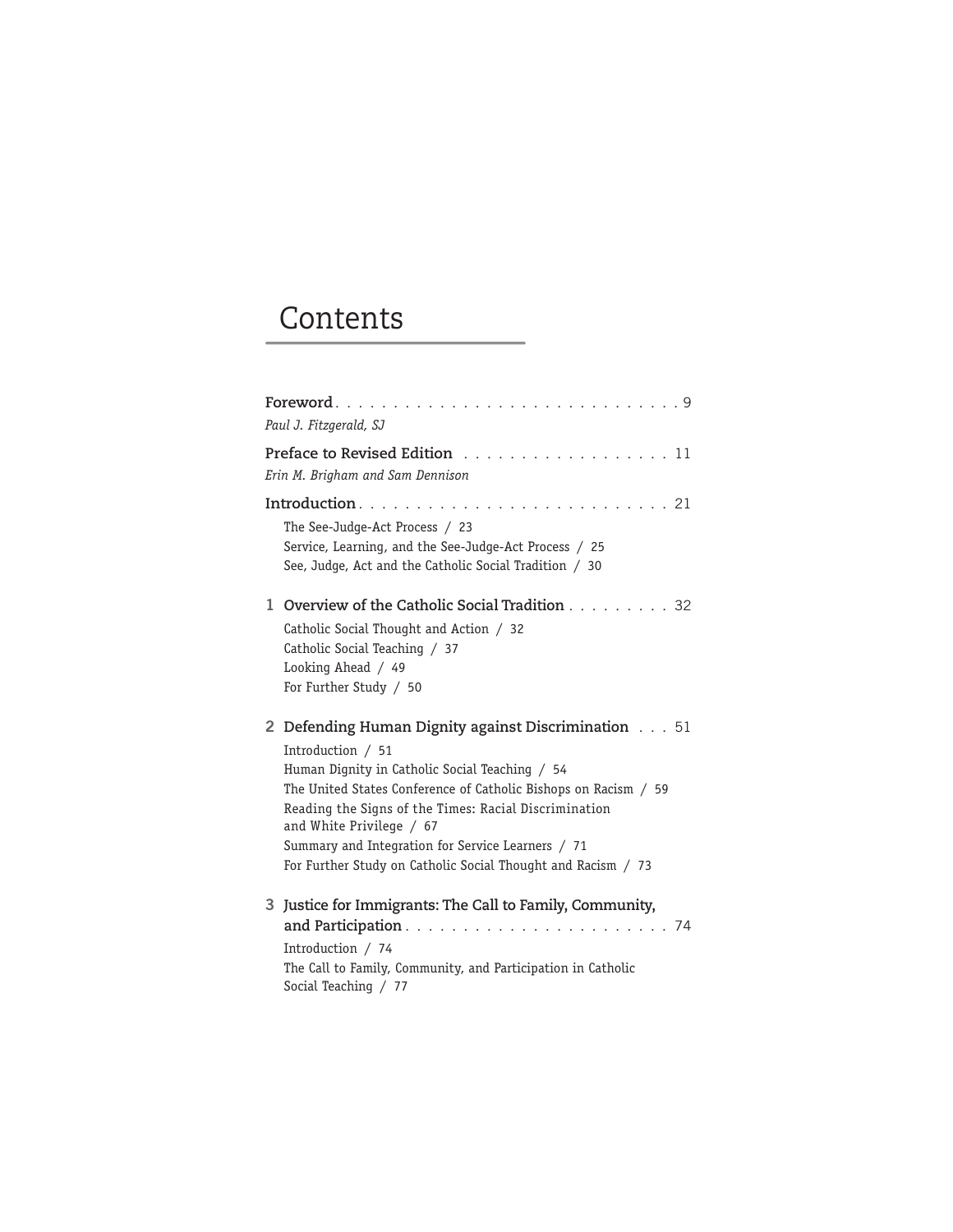The Catholic Church's Response to Migration to the United States / 81 Reading the Signs of the Times: Undocumented Immigrants in the United States / 89 Summary and Integration for Service Learners / 92 For Further Study on Catholic Social Thought and Migration / 95 4 Justice for Workers and the Dignity of Work . . . . . . . 97 Introduction / 97 The Dignity of Work in Catholic Social Teaching / 98 The United States Conference of Catholic Bishops on Labor / 105 Reading the Signs of the Times: Vulnerable Workers / 110 Summary and Integration for Service Learners / 113 For Further Study on Catholic Social Thought and Workers' Rights / 115 5 **Economic Justice and the Preferential Option for the Poor** 117 Introduction / 117 Preferential Option for the Poor in Catholic Social Teaching / 119 The United States Conference of Catholic Bishops on the Economy / 126 Reading the Signs of the Times: Poverty and Empowerment / 133 Summary and Integration for Service Learners / 135 For Further Study on Catholic Social Thought and Poverty / 137 **6 Promoting Solidarity in Peacemaking** . . . . . . . . . . 139 Introduction / 139 The Principle of Solidarity in Catholic Social Teaching / 141 The United States Conference of Catholic Bishops on Peacebuilding / 145 Reading the Signs of the Times: Social Justice for US Veterans / 153 Summary and Integration for Service Learners / 156 For Further Study on Catholic Social Thought and Peacebuilding / 159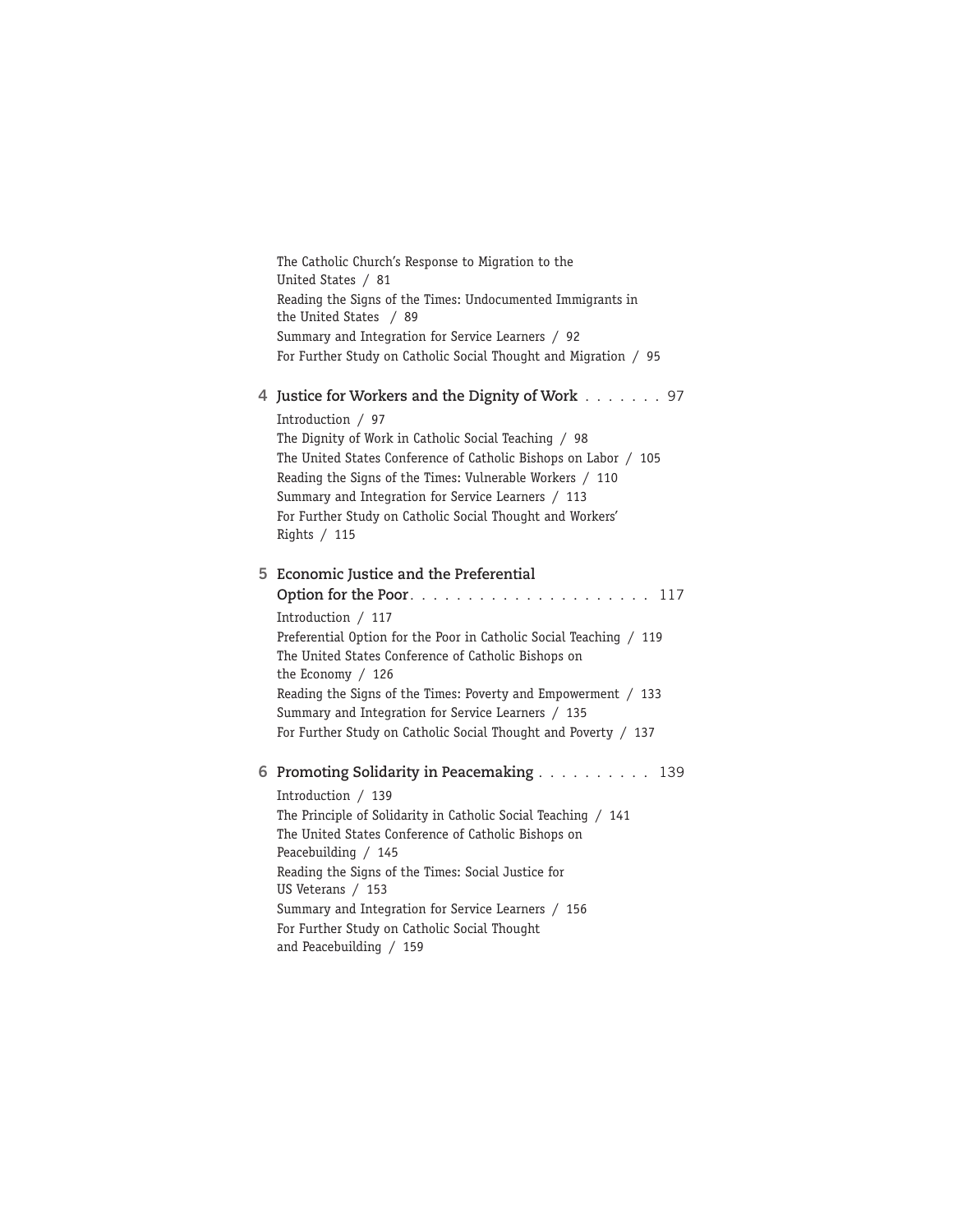| 7 Care for Creation and Environmental Issues 160                          |     |
|---------------------------------------------------------------------------|-----|
| Introduction / 160                                                        |     |
| Care for Creation in the Catholic Social Tradition / 163                  |     |
| The United States Conference of Catholic Bishops on                       |     |
| the Environment $/170$                                                    |     |
| Reading the Signs of the Times: Environmental Racism / 177                |     |
| Summary and Integration for Service Learners / 179                        |     |
| For Further Study on Catholic Social Thought on<br>the Environment $/182$ |     |
|                                                                           |     |
| Rights and Responsibilities in a<br>8                                     |     |
|                                                                           | 183 |
| Introduction / 183                                                        |     |
| Catholic Social Teaching on Rights and Responsibilities / 185             |     |
| The United States Conference of Catholic Bishops on Global                |     |
| Responsibility / 191                                                      |     |
| Reading the Signs of the Times: Globalization and Human<br>Rights / 197   |     |
| Summary and Integration for Service Learners / 201                        |     |
| For Further Study on Catholic Social Thought on Globalization             |     |
| and Human Rights / 203                                                    |     |
|                                                                           |     |
|                                                                           |     |
| Church Documents Cited / 204                                              |     |
|                                                                           |     |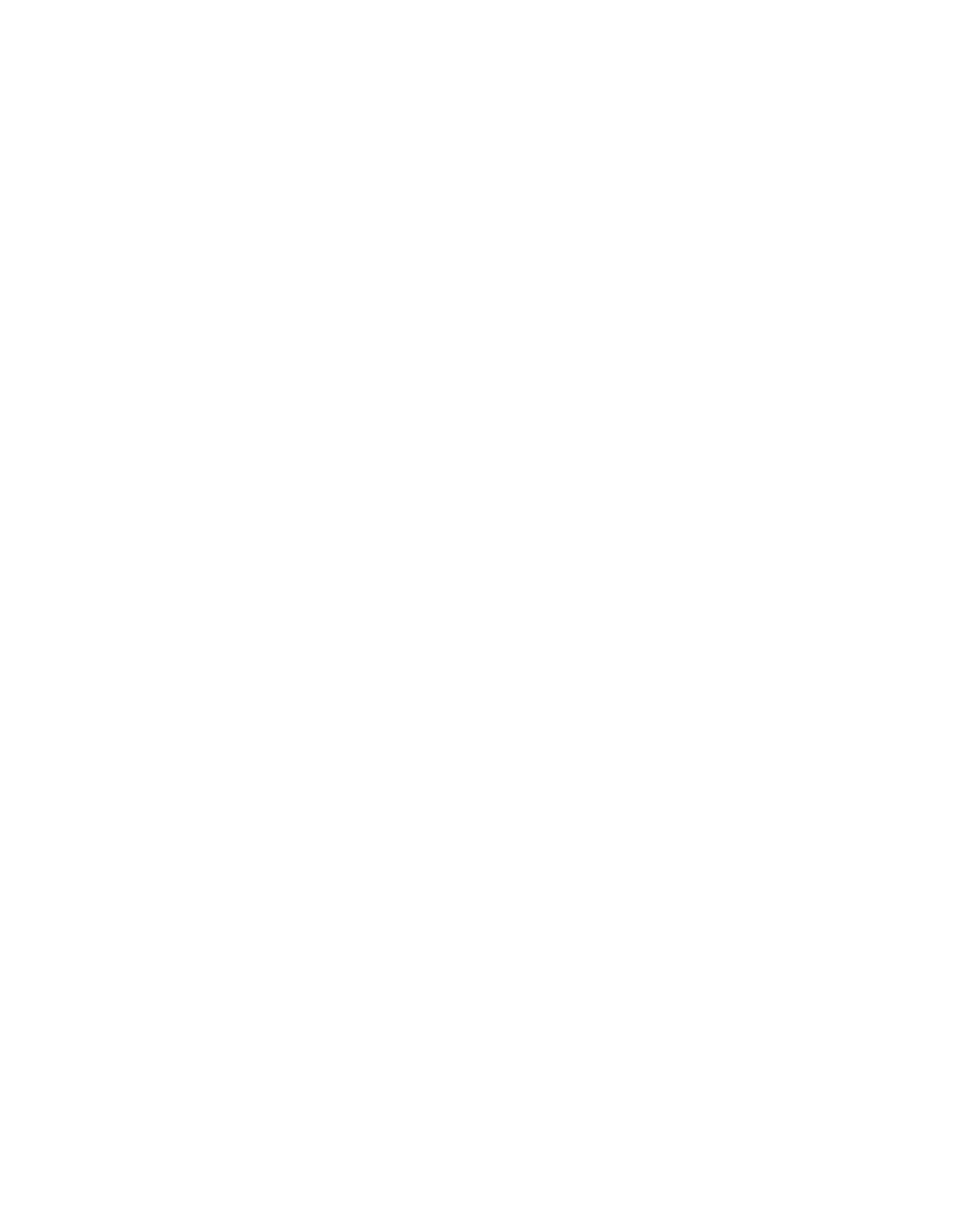# Foreword

Paul J. Fitzgerald, SJ, President, University of San Francisco

Undergraduate students at a Catholic university can either learn about theology or they can learn to theologize. The former is a valuable endeavor of appropriation of the thought of many great minds that have carried a tradition forward. The latter is the inescapable obligation of a person whose own faith has come alive.

One quite promising way to awaken a "faith that does justice" is to be found in this book. Students will indeed learn about a coherent body of teaching collectively referred to as Catholic social thought. By doing so in the context of a service-learning course, students are invited and empowered to appropriate the undergirding insights of that tradition, its inner dynamism, in such a way as to become practitioners, theologians, themselves. Alternating, as this book does, between the classroom and the social service agency affords students the possibility to become participant observers and partners in sustained dialogues that support a common exploration of the social obligations that arise from faith.

Theologizing in the context of the urban poor requires that students be willing to discover and consider carefully their own biases and be willing to bracket them as they seek to see social reality through new frames, from new vantage points. As St. Anselm continues to remind us, theology is faith seeking understanding, and ever more so, we know that this search takes place in complex social contexts. Student participation in communities of the urban poor is both limiting and freeing at the same time. Students quickly come to understand that a person's point of view is always partial, always biased, for there is no Archimedean point, no vantage outside of social reality to afford us an objective view of ourselves and our world. We can only view reality from within a life-world, and we can only hope to make our view more generous, and critique our biases, if and as we move thoughtfully, respectfully, and with an open mind into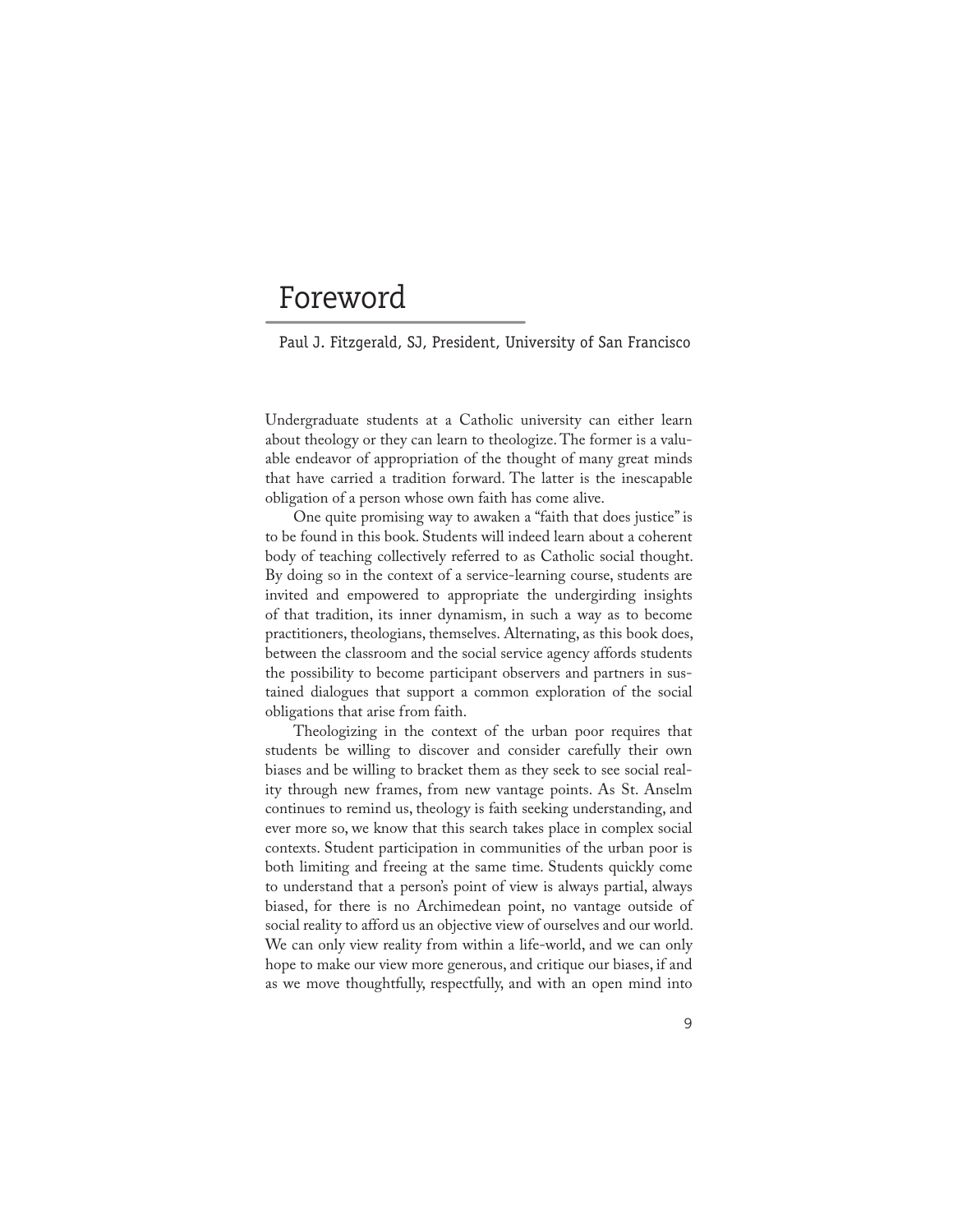other life-worlds. Perhaps we can venture no further than the border areas of these new-to-us life-worlds. Modesty and candor impose on us the admission that we cannot be fully at home in multiple cultural worlds, but we can at least be a respectful guest in the life-world of the urban poor. Through engaging multiple perspectives, and especially the perspective of the poor, we can gain a more catholic view, a more nuanced and complex view, and thereby a greater understanding of a truth beyond ourselves, a truth that attracts and impels us, a truth that grasps us fully even as we only grasp at it.

To do theology in the context of marginalized communities liberates us, changing our concerns and suggesting new avenues of exploration. When we purposefully read scripture from the point of view of the homeless family we have come to know through a service-learning placement, new levels of meaning appear in the text. Teachers in this learning context must be willing guides to their students, helping them to surface and set aside previously learned theories, assumptions, and premises that are no longer adequate to the task of theologizing in this new context. This can be jarring to students. They can experience this shattering of their prior conceptual framework as a crisis. Yet it is in moments of crisis that we are free to construct a new synthesis of theory and practice. This allows us to see far more clearly the reality in front of us, judge in a far more nuanced way what we must do, and act far more intentionally in that undertaking.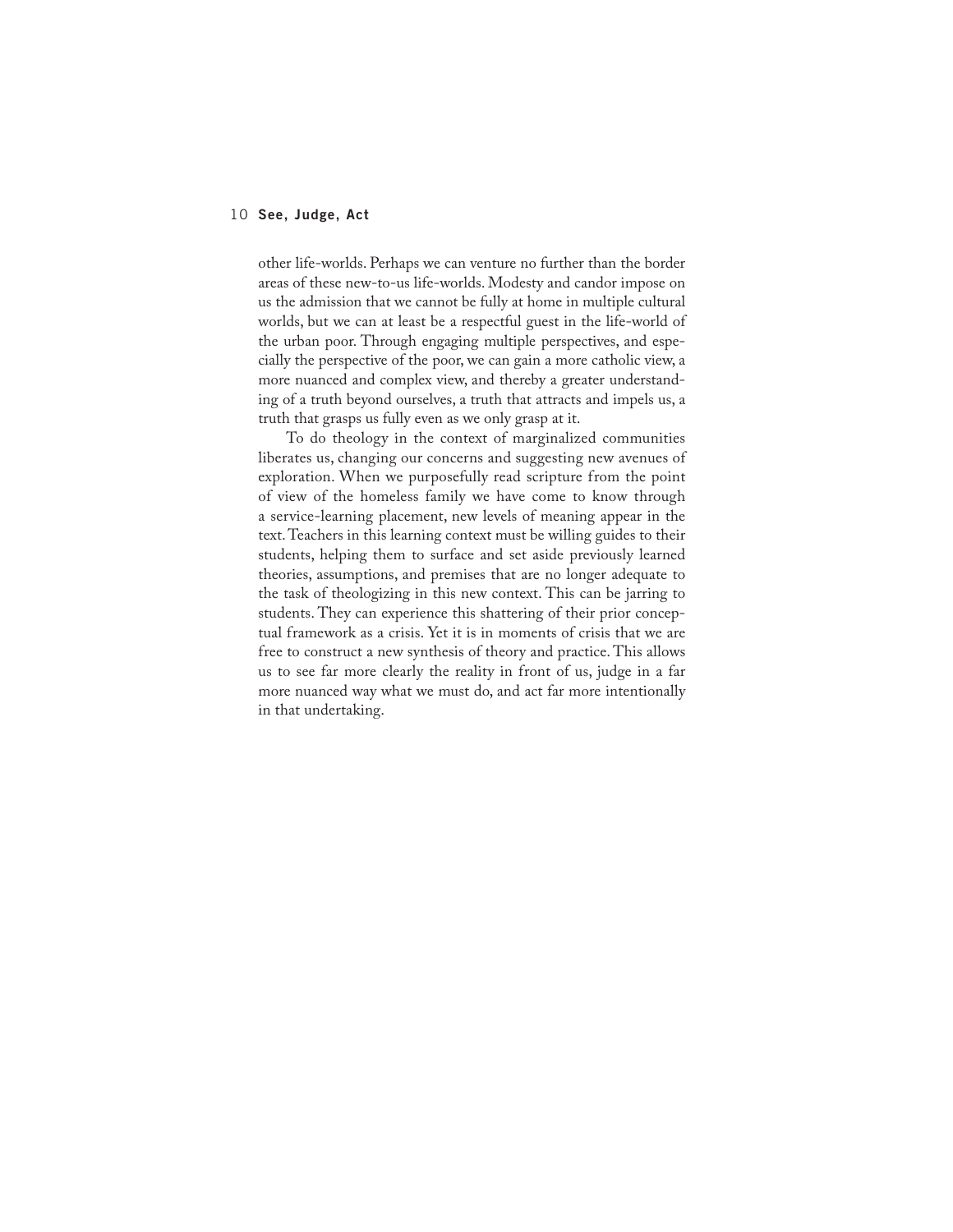# Preface to Revised Edition Letter to Educators

Erin Brigham, University of San Francisco Sam Dennison, Faithful Fools Street Ministry

Discussions about service learning tend to focus solely on what students are supposed to learn and how. The experience for all involved, however, becomes richer when faculty, students, and community members—each with a unique perspective—form a learning community. Since 2014, we, Erin Brigham and Sam Dennison, have been partners in offering the course "Women, Poverty, and Catholic Social Thought." Both of us have facilitated service learning in a variety of formats. Some formats have been more successful than others. In this letter to educators, we highlight some things we have learned about crafting service-learning experiences.

# **The Partnership and the Course**

Erin Brigham and Sam Dennison

The course "Women, Poverty, and Catholic Social Thought" examines gender and intersectional identities in the context of poverty and other social inequalities. Working alongside Faithful Fools Street Ministry, students meet daily for three weeks in the Tenderloin—a condensed and densely populated San Francisco neighborhood. Faithful Fools is a small, nonprofit organization: two full-time staff, a few full-time and many part-time volunteers. The staff live and work in an economically impoverished neighborhood in a very wealthy city. Their mission statement calls them to be present and meet people where they are. The specifics of what the Fools provide—art programs, advocacy, direct service, and so on—varies depending upon who shows up—outside volunteers or neighbors in the Tenderloin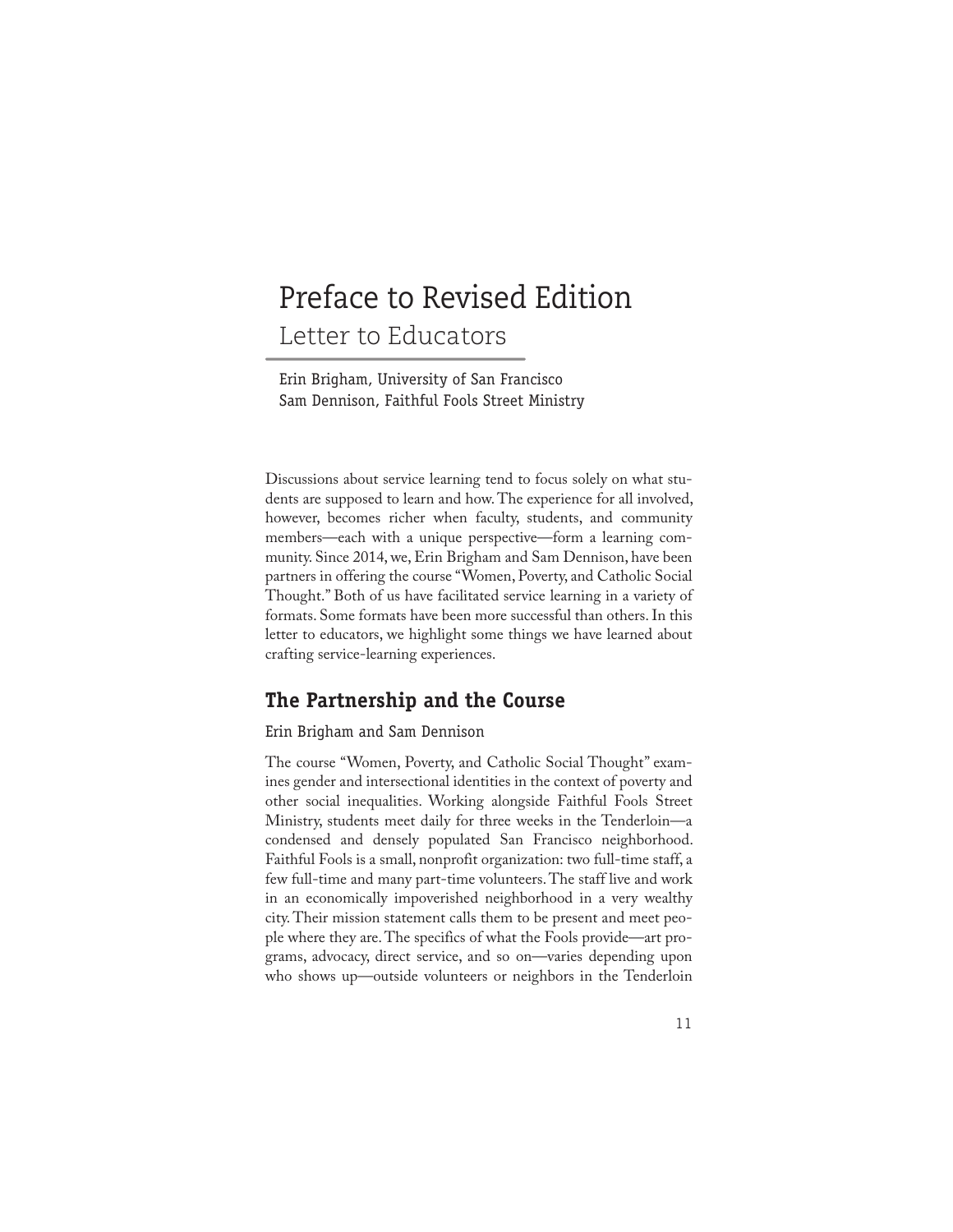or both. With education being a primary focus of the Fools, a key offering is the Street Retreat, in which participants are invited to spend a day walking through the neighborhood of the Tenderloin with intentionality, reflecting on oneself and one's relationship to the surrounding community.

## **Faithful Fools and Street Retreats**

#### Sam Dennison

Faithful Fools Street Ministry is a live/work nonprofit in the Tenderloin neighborhood of San Francisco. Everything the ministry does is about growing relationships and community. From poetry writing to community advocacy, each action is a time to build respect and trust. The ministry welcomes everyone and focuses on each person's talents and worth.

Street Retreats are the founding act of Faithful Fools. From the very beginning, this practice has helped people reflect upon the assumptions, fears, and experiences that influence their day-in and day-out interactions in the Tenderloin. Faithful Fools began doing Street Retreats in June 1998. Since then nearly 6,000 people (ranging in age from 13 to 83) have spent all or part of a day engaged with the Tenderloin, not as the object of a guided tour, but as a retreat center. This practice has enabled people to form relationships and recognize their common humanity. It has also built a foundation for shared learning and practice. The streets level people. We all make contact with the sidewalk, if only for a moment as we leave our front doors; we are all on the same plane, none higher, none lower than another. Not only is the Street Retreat Faithful Fools' founding act, it is at the center of the Fools' ministry. Faithful Fools' mission statement says "we discover on the streets our common humanity." Learn more about the Faithful Fools Street Ministry at *www.faithfulfools.org*.

The course engages students in reading and discussion of texts on theories of justice and intersectionality along with Catholic theology and Catholic social teaching. Those ideas become contextualized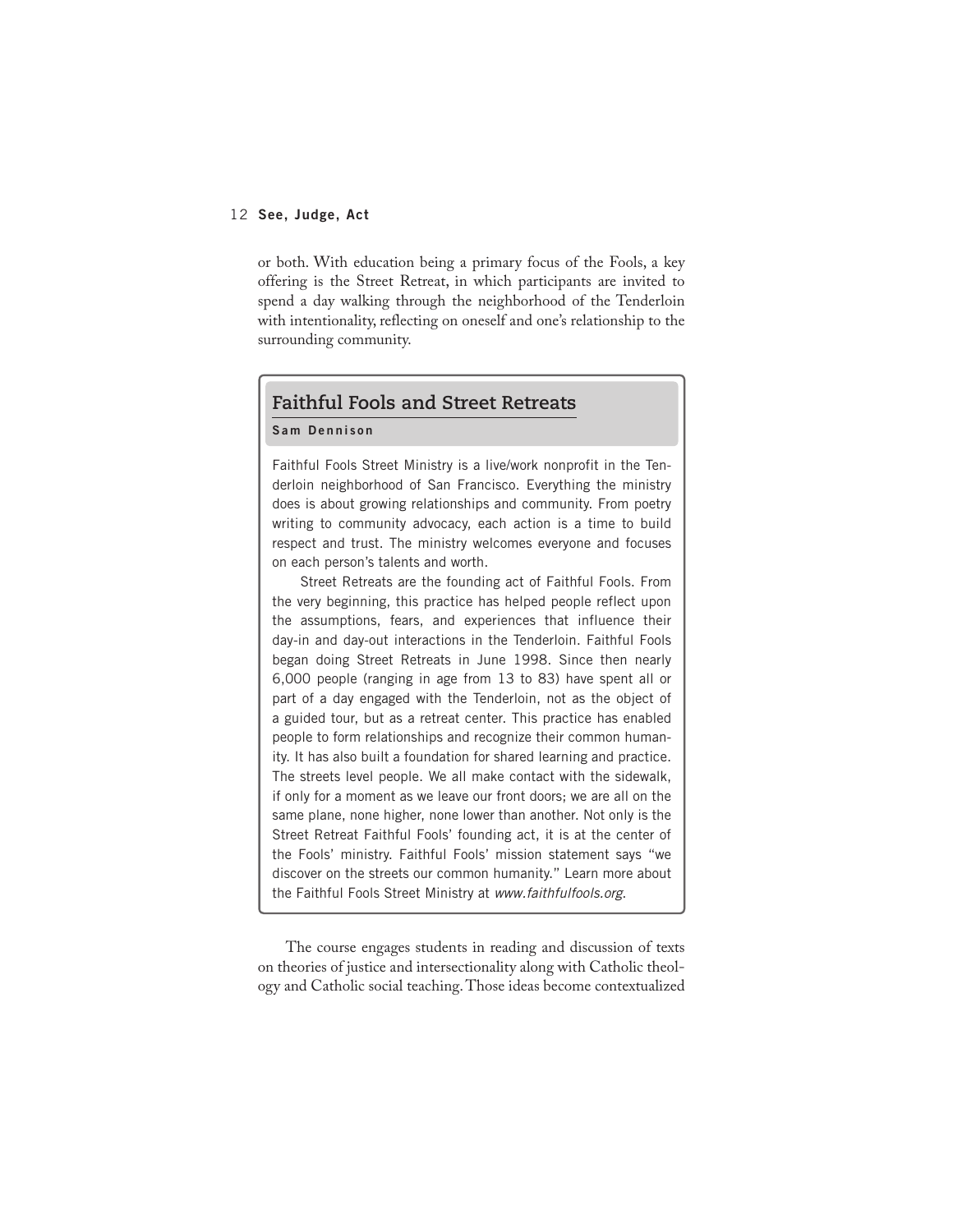through activities and conversations with residents of the neighborhood. A primary pedagogical tool is the students' ongoing reflection on their experience in the community and within themselves as they walk the streets for a period of time each day. As their final project, students are invited to create a booklet in which they summarize, synthesize, and collaboratively arrange quotes from reflection papers and texts, original works of art, poetry, and narrative.

## **Promising Practices—A Faculty Perspective**

#### Erin Brigham

**Strong partnerships are key to successful service learning.** My relationship to the Faithful Fools began with my own street retreat and has evolved over years of contact, commitment, and collaboration. Participating in the activities of the community partner, developing a deeper understanding of the context of learning, and maintaining regular communication are key to developing strong partnerships. The first time I taught the course, I designed the syllabus on my own and missed the opportunity to harness the wisdom and resources of the community partner to engage students. By the third time, the topics, immersion experiences, and assignments emerged out of a shared syllabus and multiple conversations with the community partner.

As a result, diverse activities were integrated into the course that augmented the academic content and contributed to multiple dimensions of student learning. These included an experience with Theater of the Oppressed<sup>1</sup> that prepared students to attend a public hearing involving a dispute between a group of Catholic nuns running a dining hall for low-income families and members of an adjacent homeowner's association. Students also had the opportunity to meet community organizers working for empowerment with residents of the Tenderloin seeking to exercise their right to vote. A number of students identified these experiences as key learning moments in the course.

<sup>1.</sup> Influenced by educator Paulo Freire and developed by Brazilian theater director Augusto Boal, this form of theater is designed to promote social change. Audience members are active participants, using their bodies to represent social realities, conflicts, feelings, and experiences. Forms of Theater of the Oppressed are used throughout the world to promote problem-solving, conflict resolution, community organizing, and activism.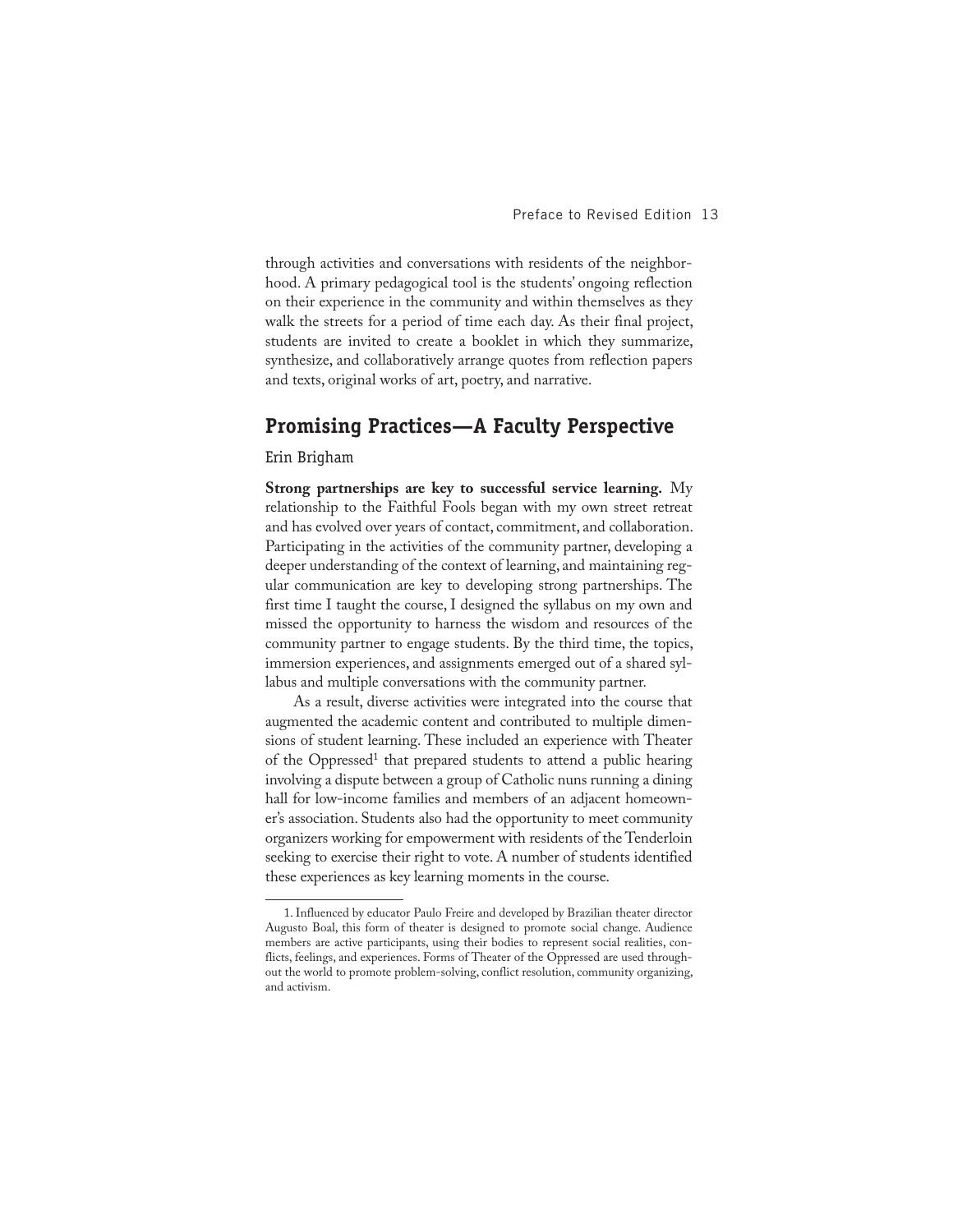**Service learning invites collaboration and flexibility.** Working with the Fools has disabused me of the perception that I can or should control the learning in the class. Faculty are challenged with the task of discerning when to be flexible with the content of the course and when to redirect the readings, conversation, and experiences toward the learning outcomes of the syllabus. Thinking back on the first time I taught the course, I found myself trying to create a traditional classroom experience on-site with the community partner. What I realized over time is that community engagement offers unforeseen opportunities for learning and sometimes this requires detours from the syllabus.

For example, as a result of the service-learning experiences, the course on women and poverty involved more reading and discussion around race than I had anticipated when creating the course. Students watched the documentary *13th* and participated in a workshop on harm reduction,<sup>2</sup> which generated interest among the students to go deeper into the reality of racism. Rather than detracting from the learning outcomes, this deepened engagement around theories of justice, intersectionality, and Catholic social thought.

**In a service-learning course, everyone teaches and learns together through reflection.** In a service-learning course in particular, the curriculum goes beyond the expertise of faculty. Learning that involves self-examination with respect to one's assumptions, beliefs, and values in relationship to observations in the community breaks down the roles of teacher and learner. Effective reflection makes concrete connections between the academic content and students' experiences in the community.

Just as students must be challenged to reflect on the systemic and structural dimensions of the issues they encounter as well as their biases and stereotypes that are surfaced, faculty members are also challenged to continually examine their relationship to the community. I have integrated the practice of keeping a teaching journal to reflect on my experiences during the course and my own growth in solidarity with the community. The course on women and poverty

<sup>2.</sup> Harm reduction offers strategies aimed at reducing negative consequences associated with certain behaviors such as drug use. A number of advocates of Harm Reduction see it as a way to promote the dignity and rights of people who use drugs while minimizing the harm to individuals and communities.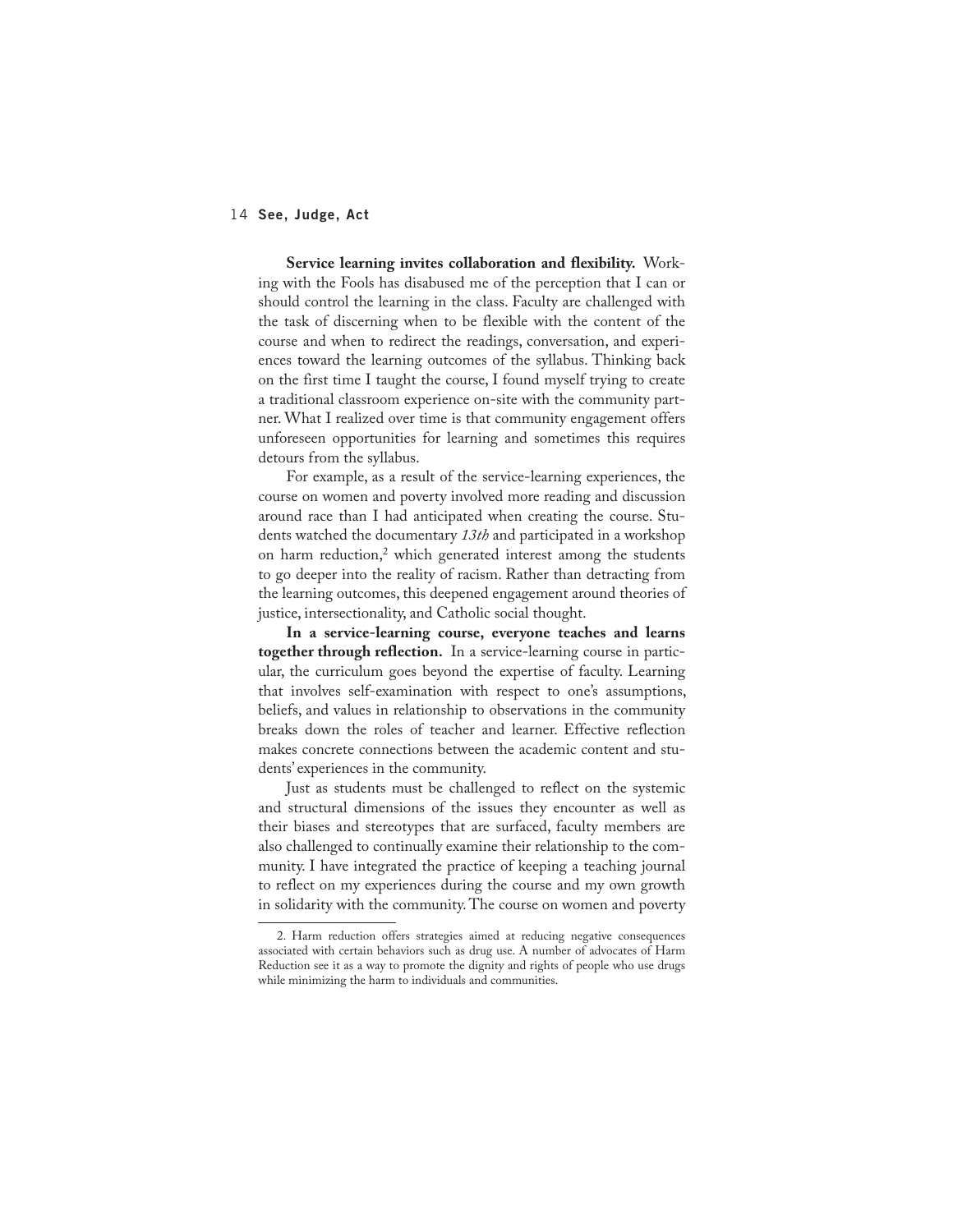integrated reflection in a number of ways—classroom discussion and writing assignments on specific questions related to the reading and service. The final project of creating the booklet engaged student creativity and affectivity and challenged students to identify the most meaningful learning outcomes from the course.

**Institutional support promotes sustainable and effective**  service learning. Proponents of service learning advocate for institutional commitment in the form of faculty training and incentives as well as the investment of university research and resources in the interest of community partners. At my university, the Leo T. McCarthy Center for Public Service and the Common Good employs leaders in the field of community engagement who train faculty and community partners in best practices and offer ongoing support for service-learning courses. The university also offers an Arrupe Justice Immersion program that provides a stipend for the community partner in recognition of the labor the partner invests in the course.

**Successful service learning problematizes traditional models of service.** If I have learned anything from working with the Faithful Fools, it is an approach to service that follows relationship. The course created opportunities for students to engage in diverse forms of service. They accompanied community members as participants in a recovery circle. They supported advocacy by participating in a community-organizing effort to empower residents to vote. And they supported meal services by setting up, serving, and cleaning up after meals. The final project highlighted the ways in which students benefitted from the service and grew in awareness of how their own flourishing is connected to the community members they met.

# **Promising Practices—A Community Partner Perspective**

#### Sam Dennison

**Imagine the possibilities beyond service hours.** For Faithful Fools, identifying meaningful service learning is a little more difficult than it is for larger agencies like soup kitchens or after-school programs. We do not have standardized volunteer hours that need filling;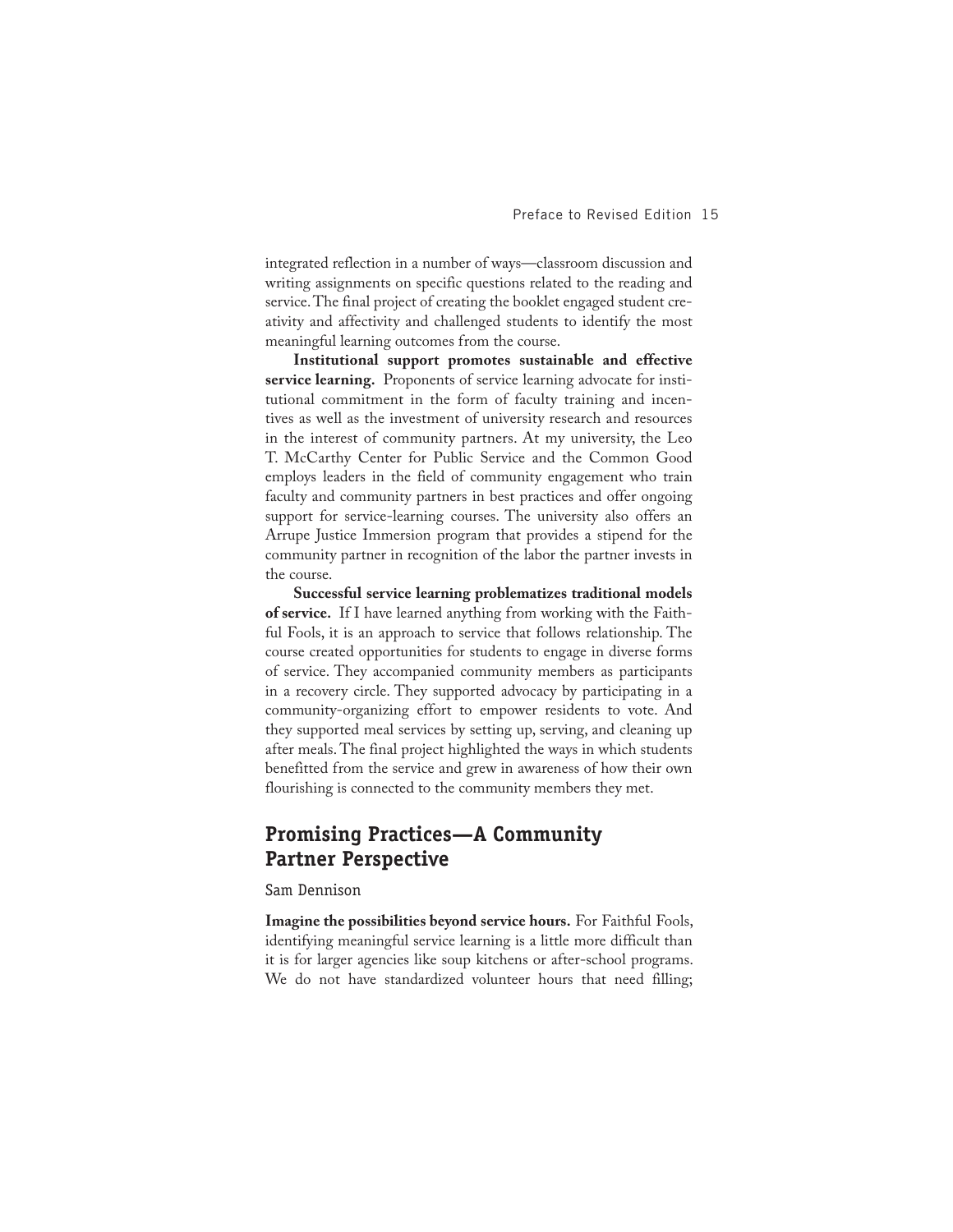rather our programs are constantly changing as the needs around us change. So, at one point in time, we may be providing visual arts and poetry programs and at another helping resident activists to register and mobilize voters. While much of what we do illustrates different aspects of Catholic social thought, the needs of our neighborhood are not such that we can plan on having the same projects or volunteer slots every semester.

Because our needs vary, at times we struggle to meet the needs of service-learning classes. Without regular hours or a structured volunteer program, we are not always able to give students convenient schedules as easily as other service providers often do. But working with Erin and other faculty like her, we have found that we can be creative and look beyond service hours and create deeply satisfying learning experiences that benefit both us and students.

The first thing we do is set aside the idea that we are providing a certain number of hours for students to volunteer. Rather, we look for projects and tasks that compliment what students are doing in the class, and we focus on how we will spend our time together, not how much time is required. In practice, this means that we find ways to work together in small groups and sometimes even one-on-one. The time requirement is determined by the project's need and not the syllabus.

Whatever initiative we are working on, the underlying purpose is to have instructor and students eventually articulate their relationship to us and to our community. The process of reflection from the outset of each service-learning relationship, combined with working together, face-to-face, creates an academic *and* a visceral learning experience. For us, the process of reflection embedded in these relationships is an ongoing source of feedback, insight, and connection. Through this praxis model, built on cycles of action and reflection, we form a community that blends service and learning for all of us. We try to ensure that the task itself is valuable, to be sure, but key for us is the learning through relationship building. It is through relationship that we (students, faculty, and Fools alike) learn about and have an impact on the issues affecting our neighborhood.

**Deepening engagement requires commitment and trust.** When Erin and I began to work closely on designing this class, I found myself reading the principles of Catholic social thought with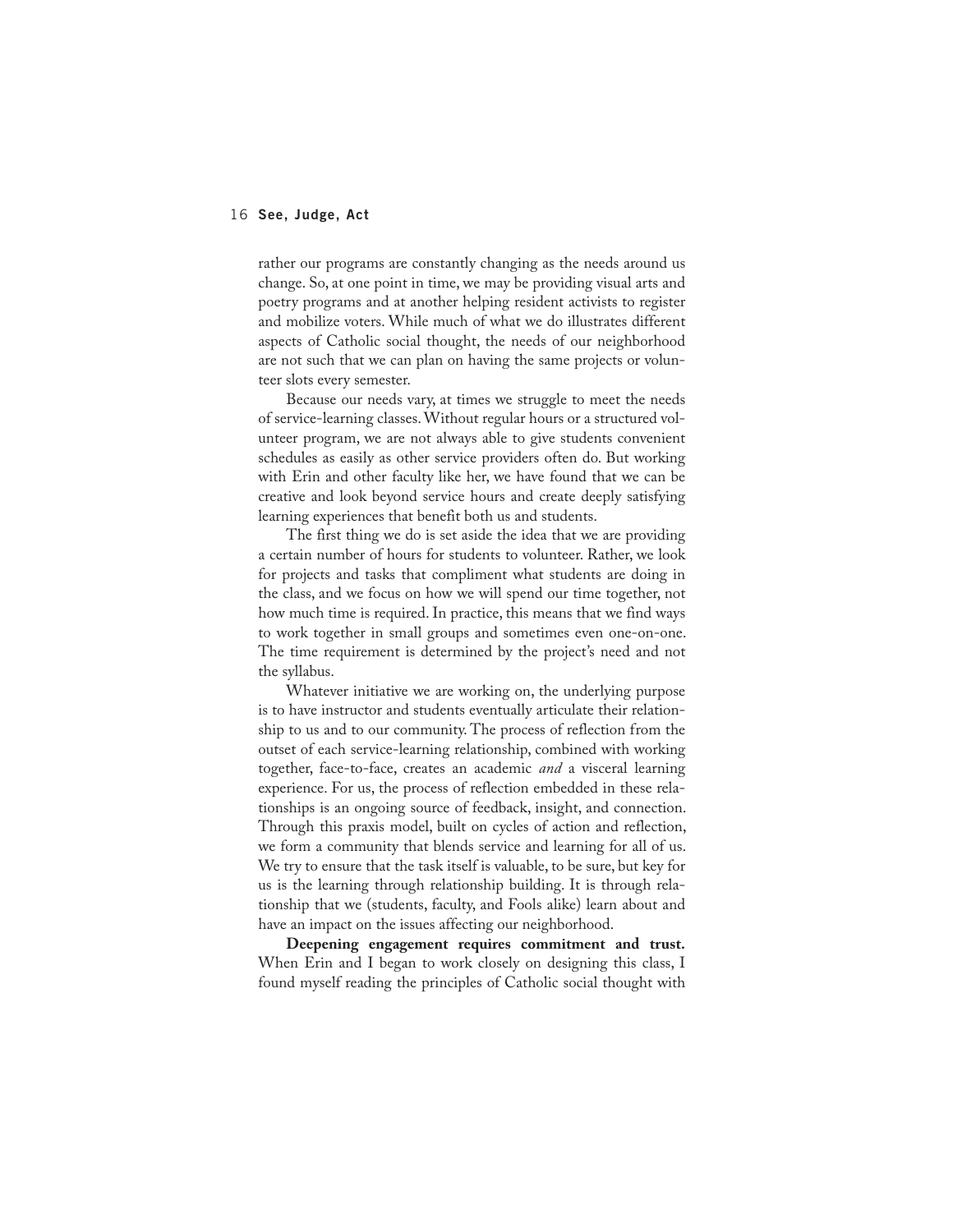new insights, understanding for the first time that the visceral experiences of our neighborhood and the relationships with the people who live here could change how students think about social injustice as it intersects their own lives.

We focused the class on engaging in the community directly, not abstractly. We began to pair readings with community engagement so that discussions of "Solidarity" or "The Dignity of the Human Person" came alive through both readings and popular education workshops like Theater of the Oppressed.

We also integrated more art into the class because art and creativity are survival tools for many people living in poverty. If students were to understand the complexities of life in our neighborhood, they had to be able to synthesize what they were learning and what they were seeing around them, using the resources (especially making art) that members of the community use to make sense of what is happening to them. So, we had students create a booklet together, with each student contributing a page with words and images depicting what the student had learned. This structure of creative engagement made it possible for us to delve deeply into some difficult issues, including the US history of slavery, mass incarceration, and racism. It also gave students a chance to work directly with community artist-activists.

For all of us—Erin and the Faithful Fools—working together has changed our understanding of both service and learning. We became partners in a deeper sense as we learned to trust each other.

**The most meaningful service provokes this question:** *How is my well-being bound up with yours?* There is one more thing that has shaped how we Faithful Fools are approaching service learning as a result of these different collaborations. We have become insistent on working together and shaping assignments together well in advance of the first day of class. This is certainly true when we are doing intensive courses like "Women, Poverty, and Catholic Social Thought," but it is also true when we are working within the structure of a semester-long course with specific service-learning requirements, including hours.

What we learned from working with Erin is that a collaborative relationship matters more than anything else. Through collaboration we can take advantage of whatever flexibility is available in a given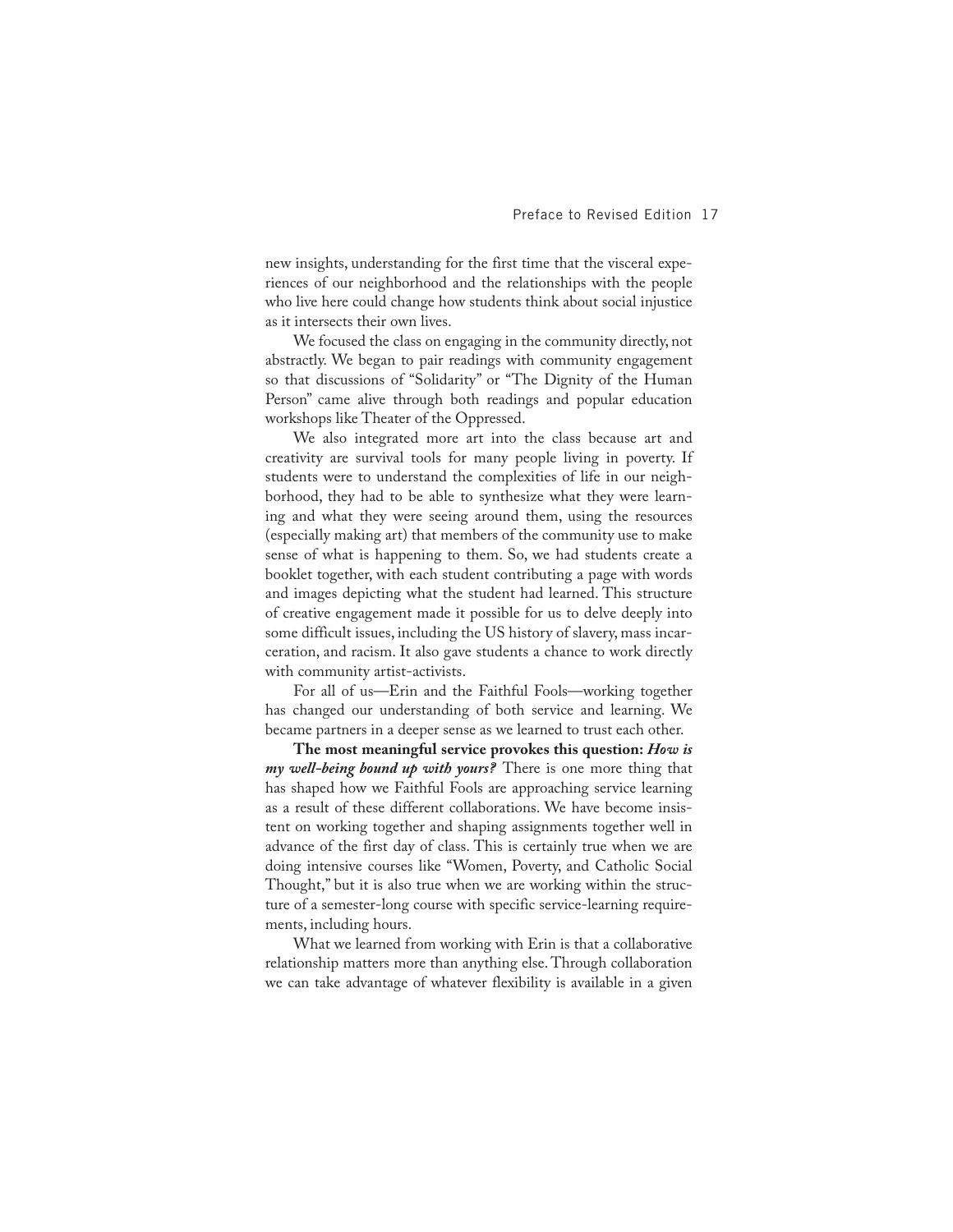class. If it is a class with several community partners, and each student has essentially the same final project—thereby limiting flexibility, we can still shape student expectations and experience by working together early in the process. If there is greater latitude because there are fewer community partners or it is an intensive course, then we can shape assignments more or provide community resources to enhance the course. Whatever the constraints, it is the way that we collaborate that makes the service learning mutually beneficial.

Beyond the essential characteristic of collaboration, we have come to value the content of our work together as well. Over these years of collaboration, we have come to understand that the most meaningful service that students can do in a class on Catholic social thought is to address this question: *How is my well-being bound up with yours?*

This question guides just about everything that we do. It keeps us from distancing ourselves from complexities of the neighborhood or taking the humanity of the people around us for granted. We make sure we are all asking this question—students and community members alike. Sometimes people in our neighborhood dismiss students as privileged and naïve, not realizing how many are first-generation college students or that some have grown up in and out of homeless shelters. Some students come into the neighborhood and find themselves surprised at the number of working families living there or the degree of mutual care among people who are living on the streets. I remember one student's reflection as he worked out his response to this question: "I always thought that people were poor because they did something wrong. It never occurred to me that someone could end up homeless through no fault of their own. Even me or my family could end up homeless."

While his observation may seem on some level terribly naïve, it is also a first step in understanding that we live in a world not of our own making and we are subject to large, sometimes invisible forces. Without moments like this—seeing and understanding how assumptions about fault and blame distance us from the realities of poverty—it is so much harder to understand why we need both compassion and activism if we are seeking to live in a just society.

It is these surprises about how poverty happens and how people end up in places they never expected to (sometimes for better and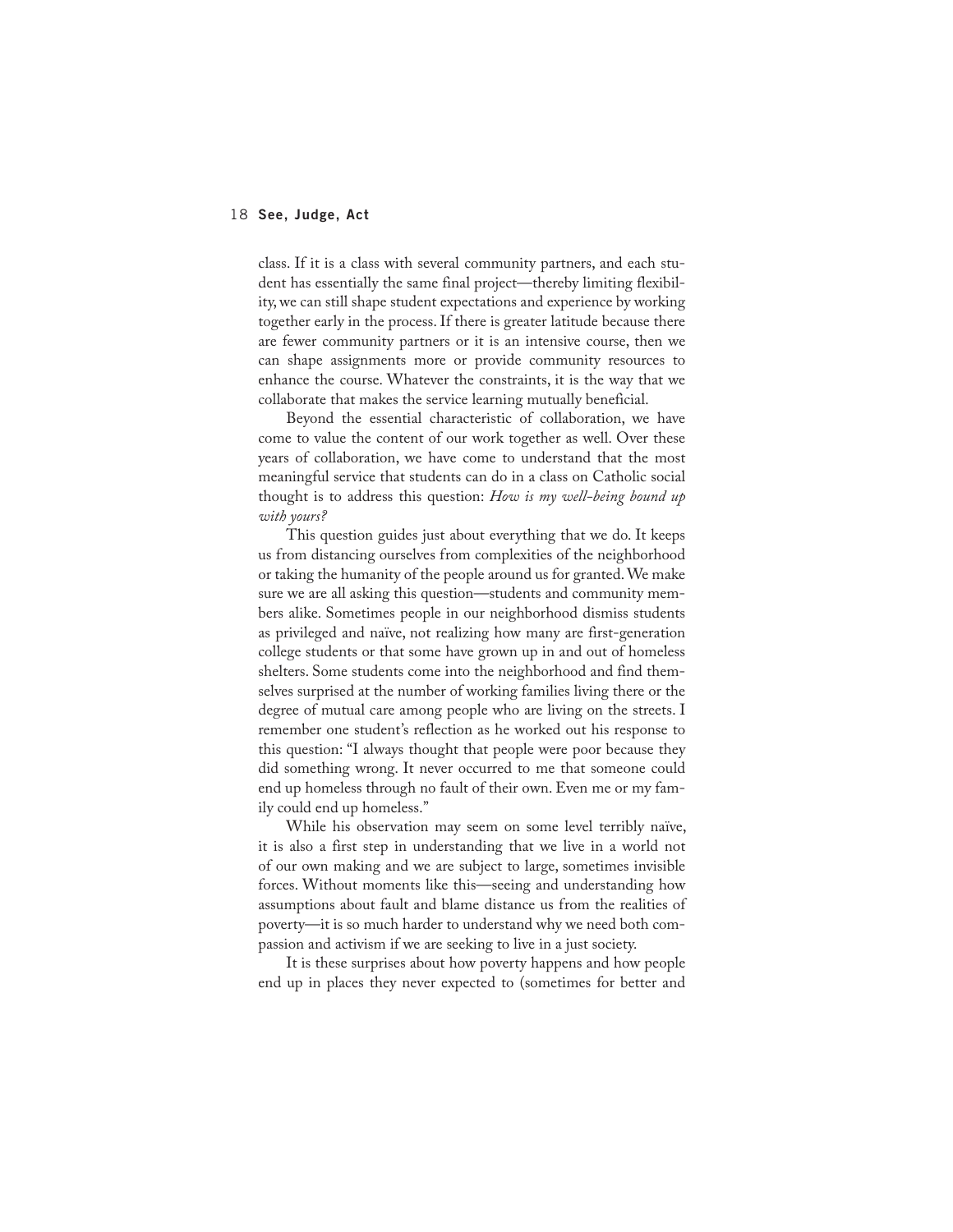sometimes for worse) that make us see the reality of "if it can happen to you, it can happen to me." And if that is so, then my well-being is deeply bound up with yours . . . and your well-being is bound up with mine.

It is always my hope that some version of this question—How is your well-being bound up with mine?—is part of every class. It turns the service into learning and, with a little luck and a little bit of time, it may well turn learning into a life of service. I do not imagine that every service-learning student will take on a life of service, but I do hope that most will carry this sense of connection with them into their careers in marketing or human relations or nursing or physics or engineering. And if they do, perhaps when they are voting or making decisions about who to hire or how to budget or what policies to put into practice, they will remember how their own well-being is bound up with the people around them—in the workplace, in their families, and on the streets.

#### Resources for Service Learning

- Ash, S.L., Clayton, P.H., and Atkinson, M.P. "Integrating reflection and assessment to capture and improve student learning." *Michigan Journal of Community Service Learning,* vol. 11, no. 2 (2005): 49–60.
- Astin, A.W., Vogelgesang, L.J., Ikeda, E.K., and Yee, J.A. *How Service Learning Affects Students*. Los Angeles: Higher Education Research Institute, University of California, Los Angeles, 2000.
- Bringle, R. G., and Hatcher, J.A. "Reflection in Service Learning: Making Meaning of Experience." *Educational Horizons,* vol. 77, no. 4 (1999): 179–85.
- Butin, Dan Wernaa. "The Limits of Service Learning in Higher Education." *The Review of Higher Education,* vol. 29, no. 4 (2006): 473–98.

Campus Compact. *https://compact.org/.*

Campus Compact. *Introduction to Service-Learning Toolkit: Readings and Resources for Faculty,* 2nd ed. Providence, RI: Campus Compact, 2003.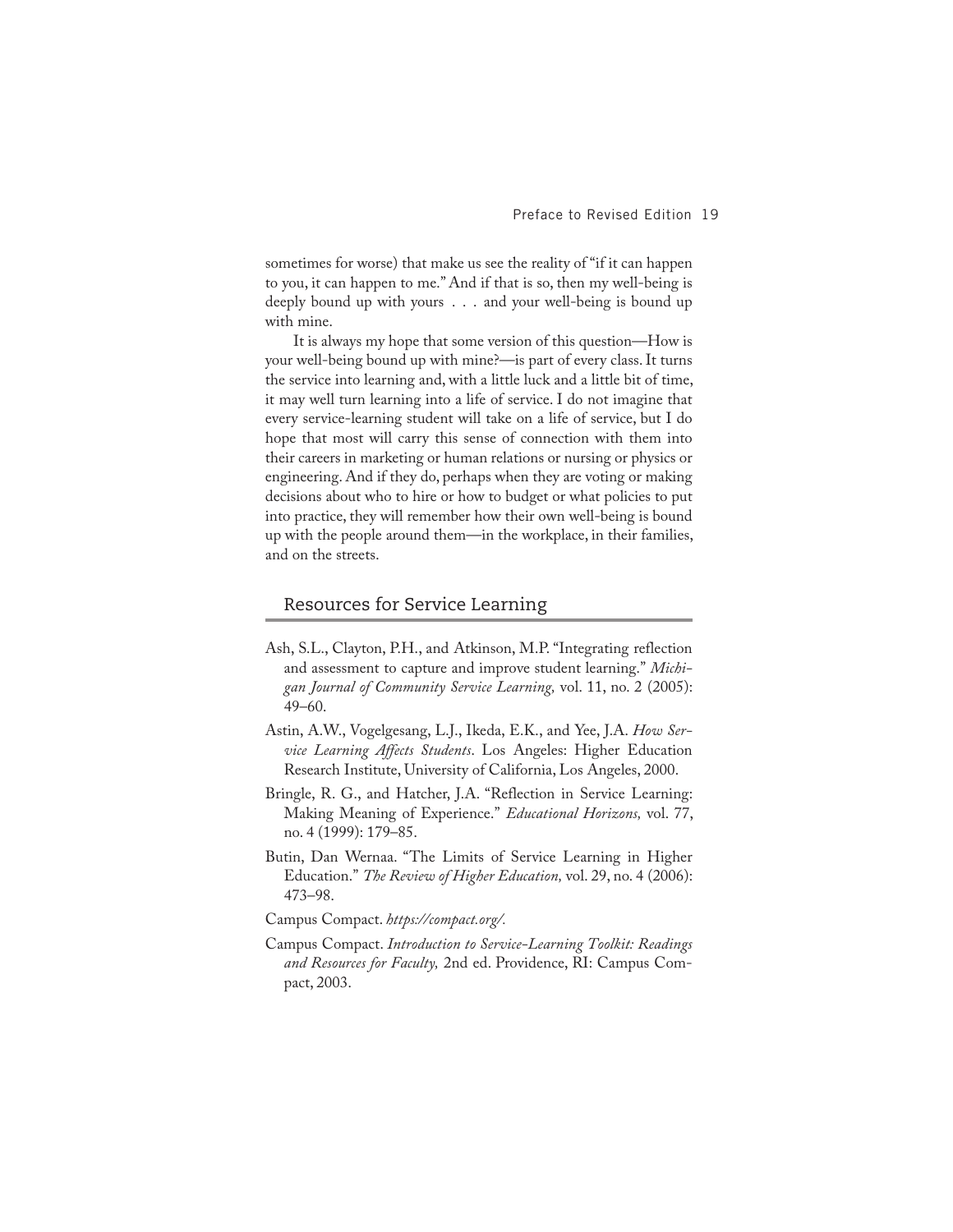- Furco, A. "Service-Learning: A Balanced Approach to Experiential Education." In Taylor, B., ed. *Expanding Boundaries: Serving and Learning*. Washington, DC: Corporation for National Service, 1996.
- Hatcher, J.A., Bringle, R.G., and Muthiah, R. "Designing Effective Reflection: What Matters to Service-Learning?" *Michigan Journal of Community Service Learning,* vol. 11, no. 1 (2004): 38–46.
- Mitchell, T. D. "Traditional vs. Critical Service-Learning: Engaging the Literature to Differentiate Two Models." *Michigan Journal of Community Service Learning,* vol. 14, no. 2 (2008): 50–65.
- Stoecker, R., and Tryon, E., eds. *The Unheard Voices: Community Organizations and Service Learnin*g. Philadelphia: Temple University Press, 2009.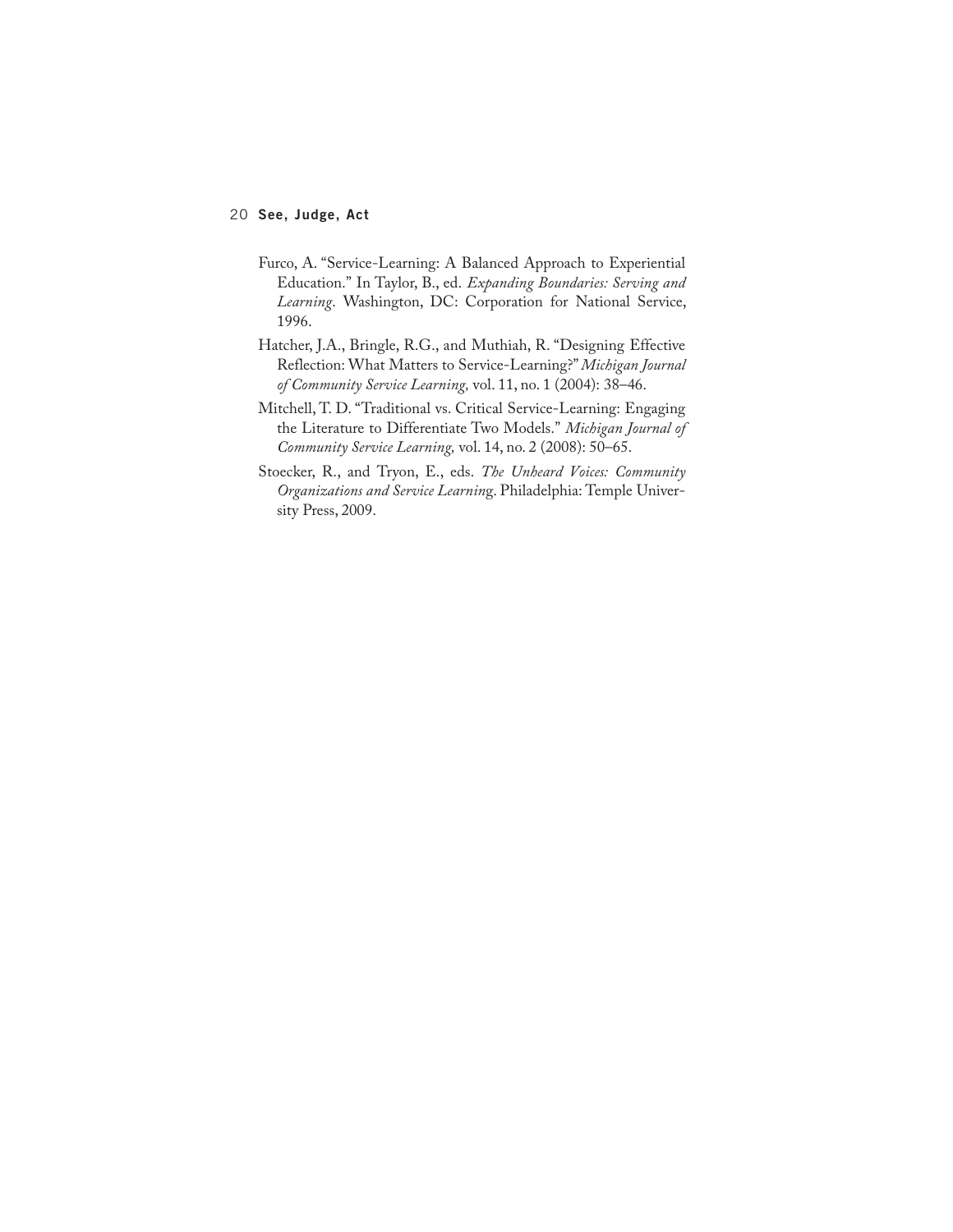# Introduction

The main title of this text repeats a phrase—*see-judge-act* associated with Belgian Catholic priest Joseph Cardijn, who worked with lay Catholics to connect their faith with social action. During the post–World War I era, an era marked by economic depression, Cardijn reached out to young working-class Catholics by founding the Young Christian Workers (YCW) in 1924.<sup>1</sup> The organization provided a place for laypeople to relate their struggles for justice in the workplace to an emerging tradition of Catholic social thought.<sup>2</sup> Cardijn introduced the process of seeing, judging, and acting in meetings of the YCW to encourage people to observe situations, to evaluate them based on the Gospels, and to act in ways that respond to observed injustices.

The YCW was just one of a number of Catholic associations that mobilized laypeople to address social issues during this era. Others include the Catholic Worker movement founded by Dorothy Day and Peter Maurin and Friendship House established by Catherine De Hueck.<sup>3</sup> As the young people involved in the YCW moved on to new phases of life, new types of movements emerged. For example, in 1949, Pat and Patty Crowley founded the Christian Family Movement, which went beyond the earlier movements by encouraging Catholics and adherents of other religions to work together to bring about social justice for families.4 Cardijn's use of the see-judge-act process with the YCW highlights an important aspect of the Catholic social tradition: everyone—lay and ordained shares responsibility for social analysis and action.

<sup>1.</sup> Joseph Willke, "The Worker-Priest Experiment in France," *America* (April, 1984): 253.

<sup>2.</sup> Ibid.

<sup>3.</sup> See Marvin Mich, *Catholic Social Teaching and Movements* (New London, CT: Twenty-Third Publications, 1998), 62–72.

<sup>4.</sup> Ibid., 72.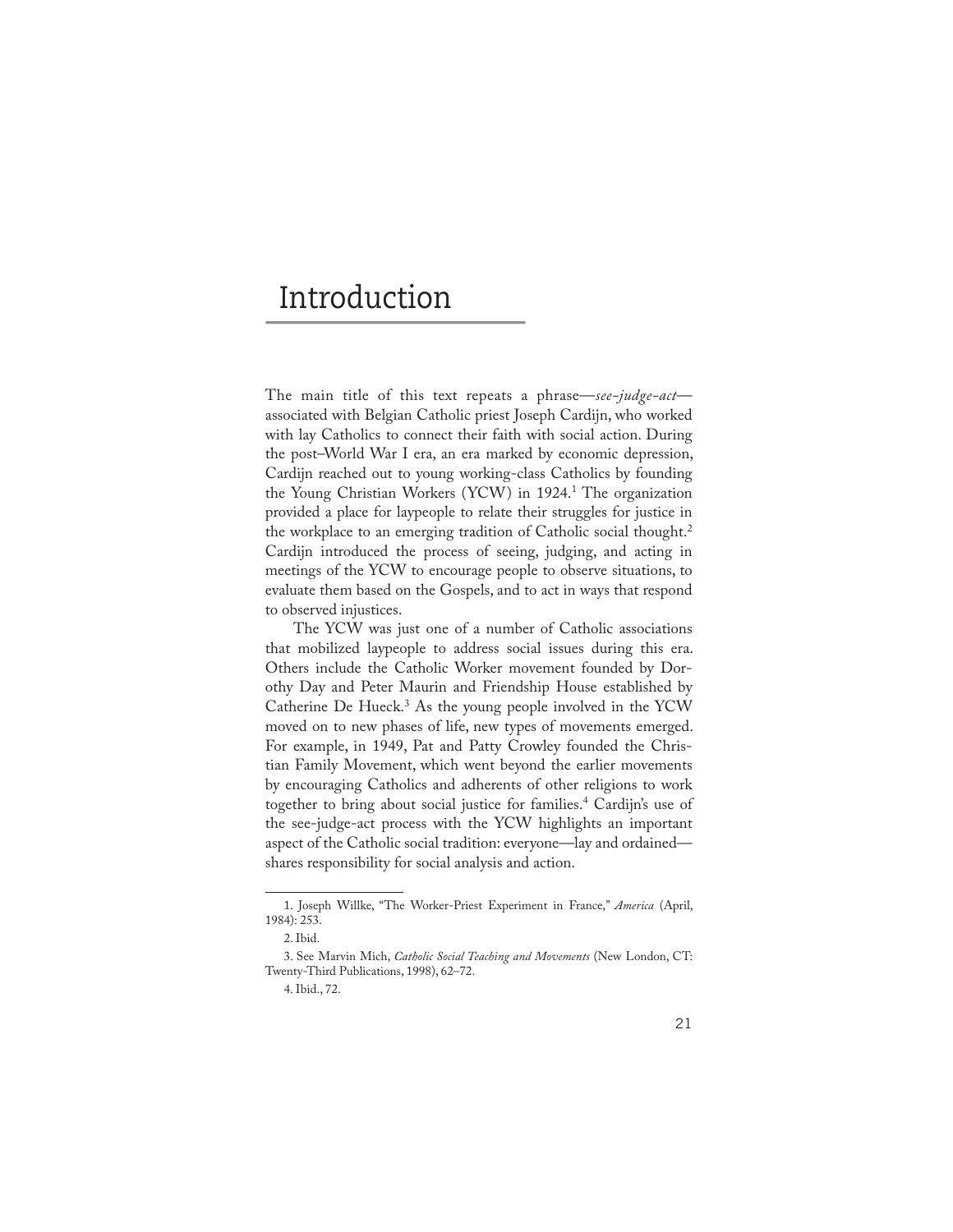Pope Francis connects action for justice with the call to holiness that belongs to every follower of Christ. One should not look solely to priests, bishops, nuns, and saints for models of holiness, Francis argues, but to the daily life of everyone building love, justice, and peace in the world.5 Holiness, in his view, is not about withdrawing from the world or engaging in simple acts of charity. Rather, it involves seeking Christ among the poor and marginalized and working for the social conditions that honor their dignity.<sup>6</sup>

Though the phrase *see-judge-act* emerged in a Catholic context, it describes a process that people use implicitly and explicitly in many different contexts to observe situations, to evaluate them in light of understandings of what is good and right, and to act in ways to improve those situations. History is full of examples of inspiring people who model this process. Civil rights leader Martin Luther King Jr. observed the social injustices perpetuated by racism in the United States, drew on his faith and values to denounce racism as morally evil, and acted out of his convictions to advocate for racial justice. Nobel Peace Prize recipient Saint Mother Teresa saw the suffering caused by poverty on the streets of Calcutta, reflected on the situation in light of teachings of the Gospels, and responded with compassionate service. Jesuit priest Greg Boyle saw the impact of concentrated gang violence in Los Angeles and was personally transformed by encounters with former gang members. Driven by a faithfilled commitment to human dignity, Fr. Boyle started Homeboy Industries to empower former gang members to escape the cycle of violence and incarceration. Also, consider the college student who observes educational inequalities in her city, evaluates the situation based on her conviction that everyone should have the opportunity to receive a good education, and decides to tutor low-income youth on a regular basis.

This book provides an introduction to both the Catholic social tradition and the process of seeing, judging, and acting. It is designed especially for service-learning courses that invite students to *see* social situations, *judge* them in light of principles drawn from the Catholic

<sup>5.</sup> Pope Francis, *Gaudete et exsultate* (*On the Call to Holiness in Today's World*), 2018, no. 14.

<sup>6.</sup> Ibid., nos. 95–99.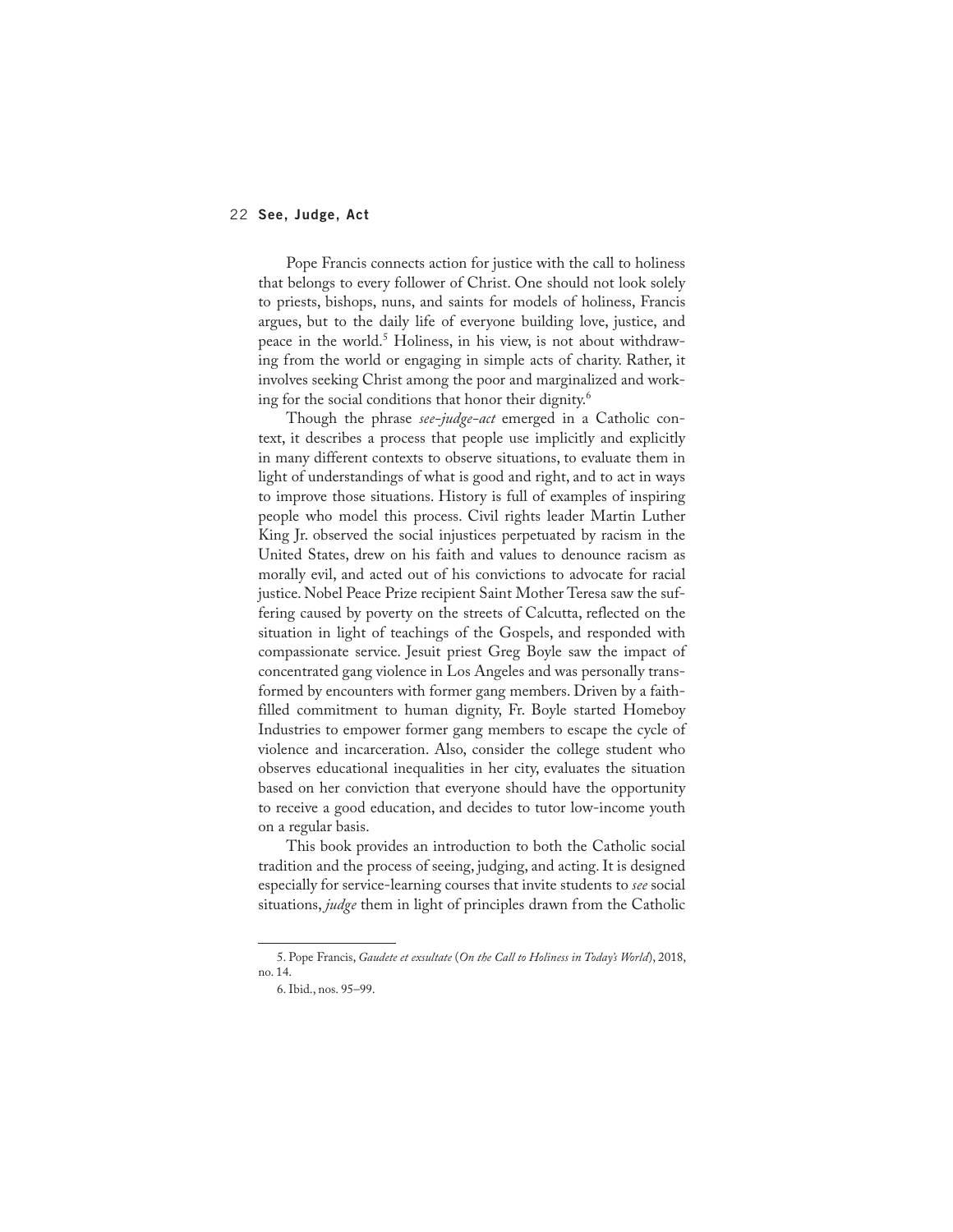Church's social teaching and from their own values and beliefs, and *act* in response to observed injustices. This introduction will provide an overview of the three steps or stages of the see-judge-act process, discuss the use of the process in conjunction with service learning, and explore the relationship between the process and the Catholic social tradition.

## **The See-Judge-Act Process**

#### See: Social Analysis

Seeing, or social analysis, goes beyond first impressions, which tend to yield incomplete pictures. An observer's first impressions are often influenced by his or her expectations and assumptions and based on limited information. Consider for example two US college students on a study abroad trip to Manila. When the students see small children begging for money on the street, one points out the failure of the government to provide a safety net for vulnerable citizens and the other student cites the failure of parents to provide for their children. Both judgments uncover assumptions: one about the role of government, the other about the agency of individual families living in poverty.

Catholic social ethicists Peter Henriot and Joe Holland define social analysis as "the effort to obtain a more complete picture of a social situation by exploring its historical and structural relationships."<sup>7</sup> Whereas historical analysis considers how a situation developed and changed over time, structural analysis assesses how structures such as the economy, politics, and social and cultural norms relate to the situation. Social analysts also consider who makes decisions affecting people in the situation and the values underlying those decisions.

Henriot and Holland point out that social situations are complex and that the results of one's analysis are always limited.8 Despite this limitation, social analysis can help people see a situation more accurately than they could based on impressions, and this analytical

<sup>7.</sup> Joe Holland and Peter Henriot, *Social Analysis: Linking Faith and Justice* (Maryknoll, NY: Orbis and Washington, DC: Center of Concern, 1983), 14.

<sup>8.</sup> Ibid., 15–16.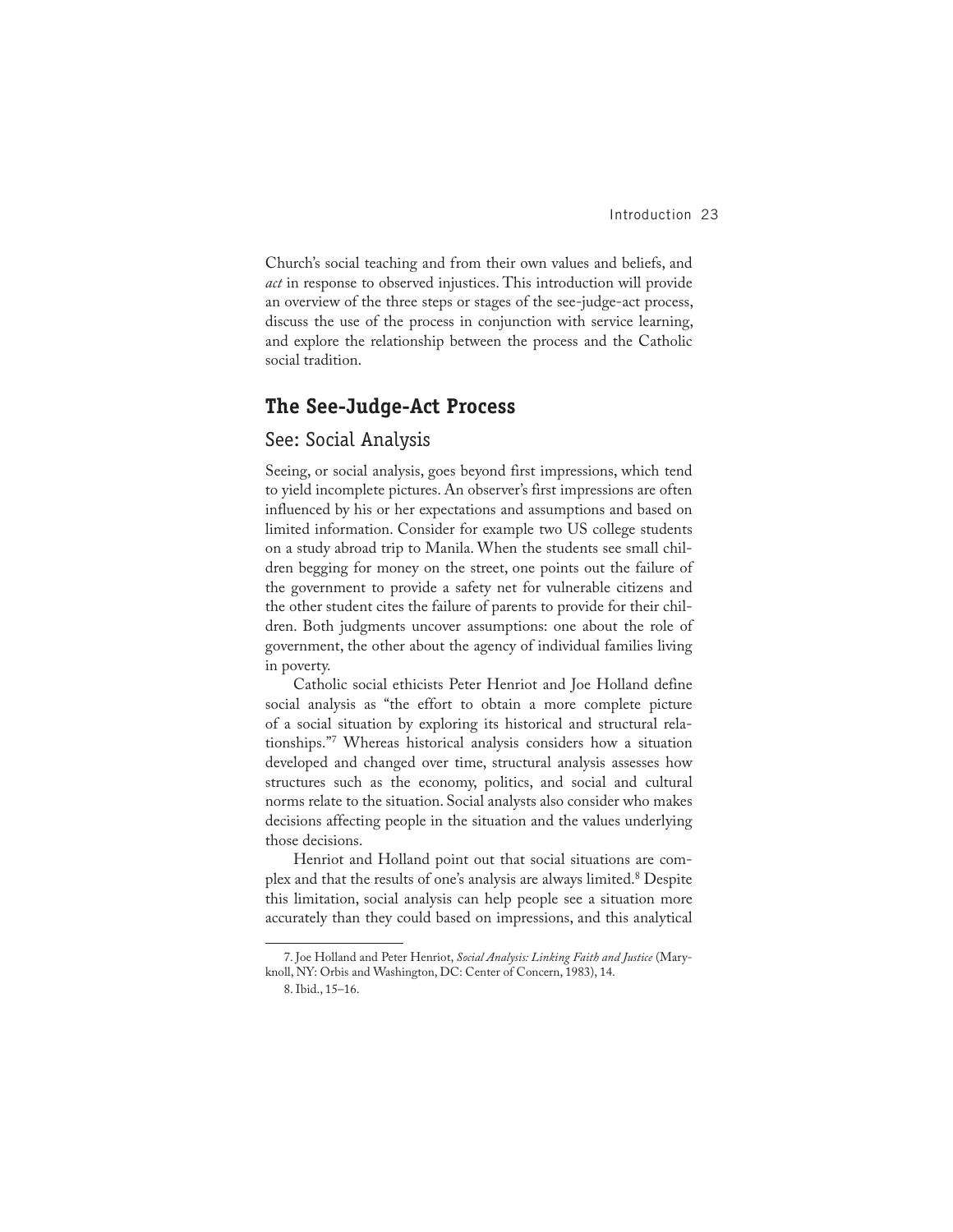seeing can lead to more effective judgments and actions. In the previous example, it would be important for the students to understand the local and national policies and initiatives to address poverty as well as the historical and cultural impact of poverty on the community. Furthermore, social analysis would uncover the impact of colonization and dynamics of gender, race, and class within the family and society that influence the observed realities.

#### Judge: Ethical Reflection

The second step, judging, involves evaluating a situation in light of guiding principles that define what is good and right, which can be drawn from any number of sources—religious doctrine, scriptures, cultural mores, philosophical perspectives, the teachings of inspirational figures. The goal of this step is to formulate a response to a problematic social situation.

Individuals evaluate the data differently, in part, because of differences in their values, priorities, and visions of what is good and right. Judging involves selecting a set of principles to use as criteria for evaluation, but it also involves recognizing that no one approaches a reality as a blank slate and assessing one's own beliefs and values and how they shape one's judgments.

Reflection makes explicit the values, commitments, and beliefs that are constantly shaping how a person relates to the world. In doing so, it challenges people to be cognizant of how they judge what they see and also whether or not what they see in the world *and* how they act in the world conform to their deepest convictions. It might also lead to a transformation of one's convictions based on new experiences and information.

Returning to the students in Manila, it is worth considering the experiences, assumptions, and values that might have influenced their initial judgment. As college students from the United States, each of them enjoys considerable economic and political privilege. Encountering people who lack such privilege, coupled with social analysis and reflection, could prompt the students to evaluate their beliefs and values about the situation. Perhaps the student who applied the value of family responsibility to the situation comes to see how oppression due to class, race, and gender limits one's ability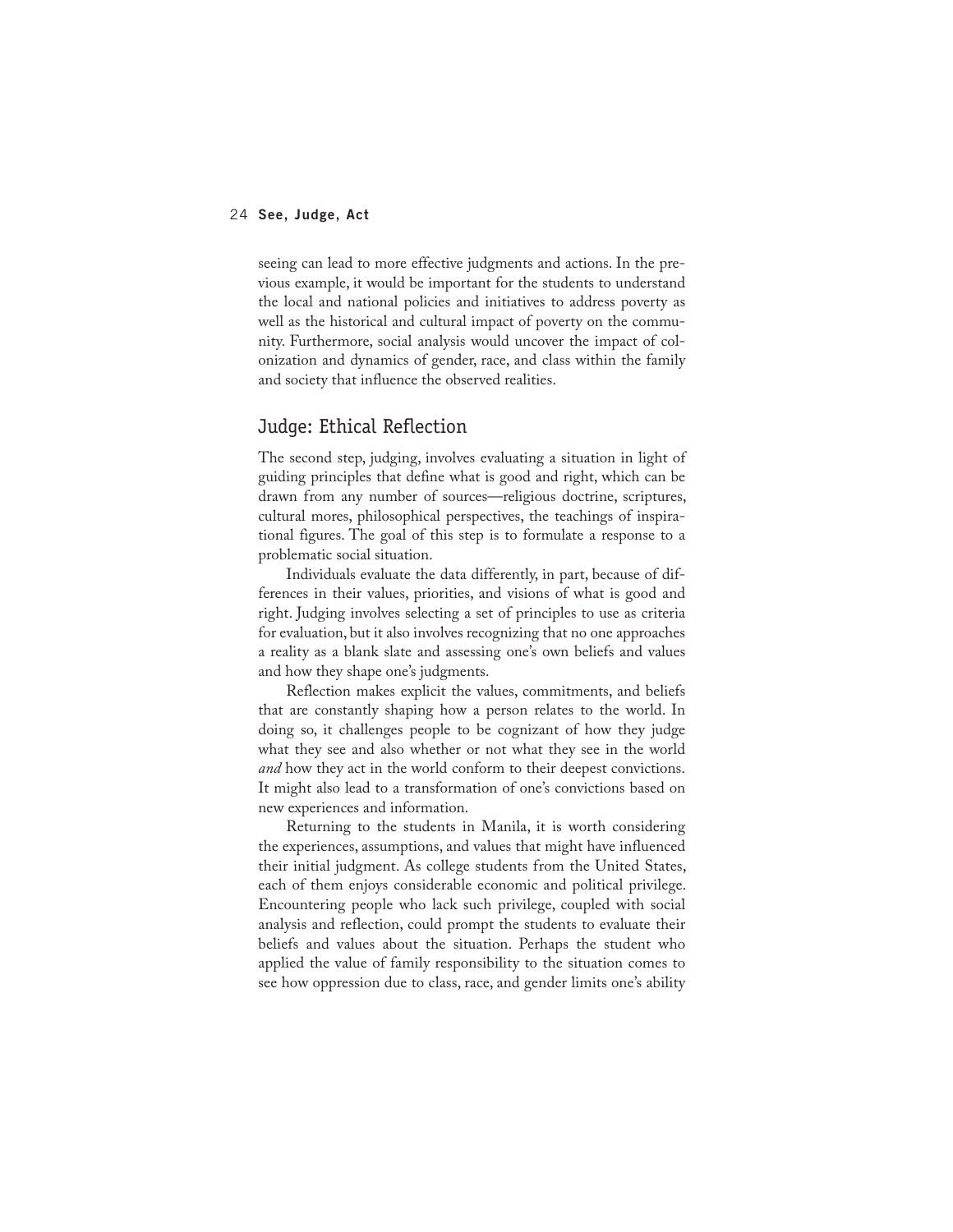to protect and provide for one's family. This shift in perspective might prompt her to consider how other principles—solidarity and participation—might lead her to a more effective response.

#### Act: Charity and Justice

Seeing and judging lead to step three—acting. The concepts of charity and justice help distinguish types of action. Charity responds to people's immediate needs, often for food, shelter, safety, and clothing. It tends to flow from a spirit of altruism and generosity or a feeling of compassion for other people. Justice aims to address the reasons why people are without adequate resources and usually requires longterm collaborative efforts with community members. This is because acting to bring about justice can involve changing systems, policies, and institutions. People who work for justice are often motivated by a sense of obligation to a vision of goodness, justice, and fairness. Charity and justice are not isolated actions and so one's response to a particular situation may involve both. However, distinguishing between charity and justice can be a helpful reminder that each aim is important and incomplete without the other. When charity is seen as a starting point for fostering solidarity, it can be an effective way to promote empathy across social divisions and respond to people's immediate needs. However, charity without justice can ignore the structural inequalities that set up the need for charity in the first place and even reinforce unjust relationships. Later chapters will elaborate more thoroughly on these important concepts.<sup>9</sup>

# **Service, Learning, and the See-Judge-Act Process**

Many people associate the term *service* primarily with charitable acts aimed at meeting immediate needs such as providing meals, clothing, or shelter to people living in poverty. These actions are sometimes referred to as direct service; however, the term *service* in service learning also encompasses actions aimed at bringing about justice. One

<sup>9.</sup> See also Tom Massaro, *Living Justice: Catholic Social Teaching in Action*. Second Classroom Edition (Lanham, MD: Rowman and Littlefield, 2012), chapter 1.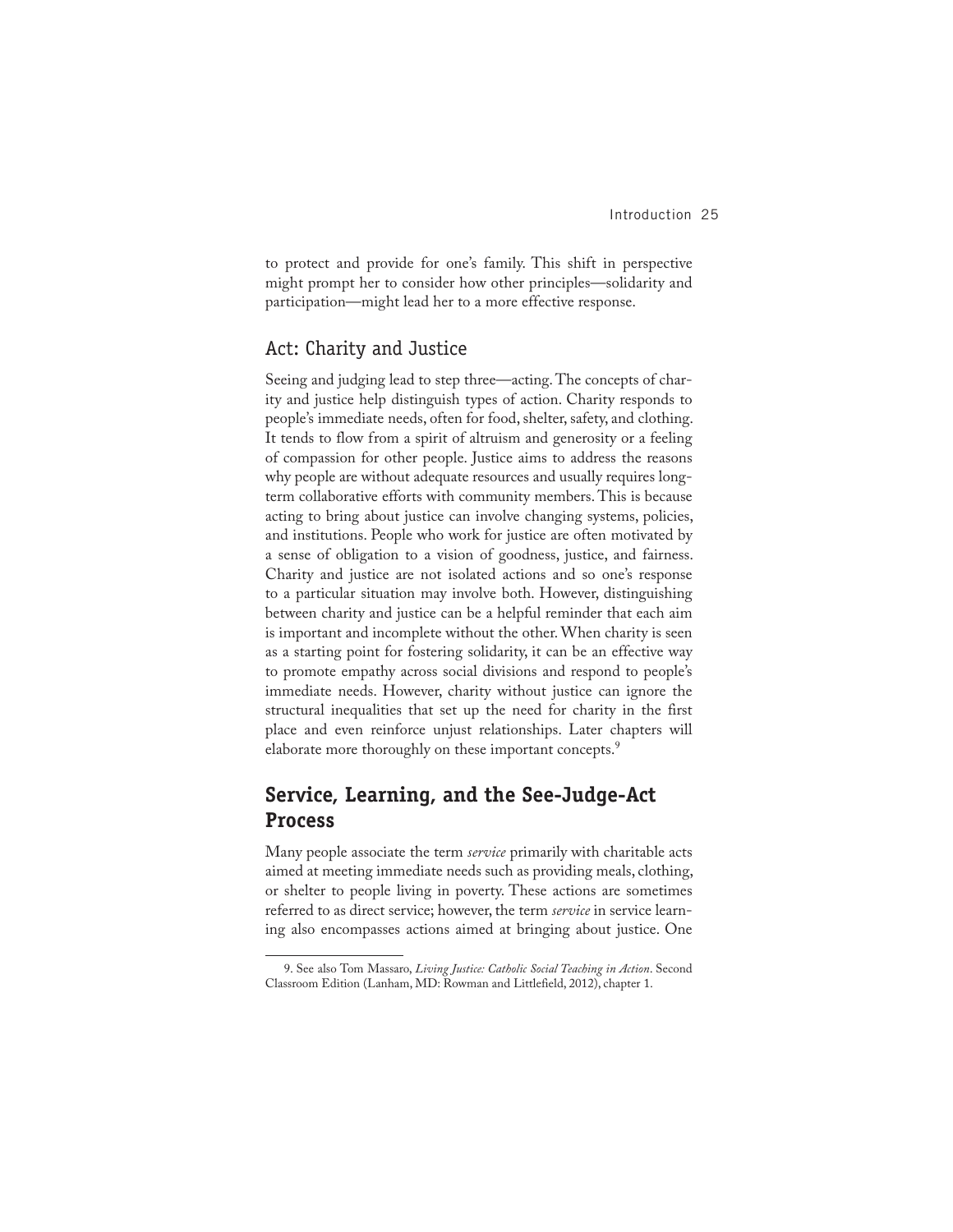type of justice-oriented service is advocacy, using one's voice to speak on behalf of someone who lacks social, political, and economic influence. For example, someone might serve hotel workers trying to form a union by writing letters to the hotel management in support of the workers' struggle. Justice-oriented service can involve empowering individuals and communities to create structural changes. Service as empowerment might involve educating domestic workers about their rights so they can take legal action if they have experienced exploitation in the form of wage theft or sexual harassment. Take a moment to consider your understanding of the term *service*. How does your understanding relate to direct service, advocacy, and empowerment? How have experiences of providing or receiving various forms of service influenced your perspective?

## Preparing for a Service-Learning Course

Particularly in the United States, a context that tends to value and reward volunteerism, service is understood in this framework.<sup>10</sup> Service learning and volunteering, however, are not the same. The distinction is important because each approach promotes a different way of relating to the community. Successful service learning is characterized by reciprocity. In other words, all stakeholders in the relationship (students, educators, and community partners) should benefit from and have a voice in the relationship.

One of the challenges to achieving reciprocity in a servicelearning context mirrors the challenge of achieving reciprocity in society—people have unequal access to power, influence, and resources. Such inequalities are often a result of unearned privilege assets and power that one experiences by belonging to a particular social group. Consider how a woman might avoid walking alone after

<sup>10.</sup> Because people commonly associate service with charity and volunteerism some educators prefer the language of community engagement to service. This critique is well developed in Randy Stoecker, *Liberating Service Learning and the Rest of Higher Education Civic Engagement* (Philadelphia: Temple University Press, 2016). I have chosen to retain the language of service learning while rejecting simplistic notions of service, taking instead a more expansive view that includes advocacy, empowerment, and community organizing for social change. For a more detailed discussion of types of service that include advocacy and justice education see Marvin Mich, *Catholic Social Teaching and Movements* (New London, CT: Twenty-Third Publications, 1998).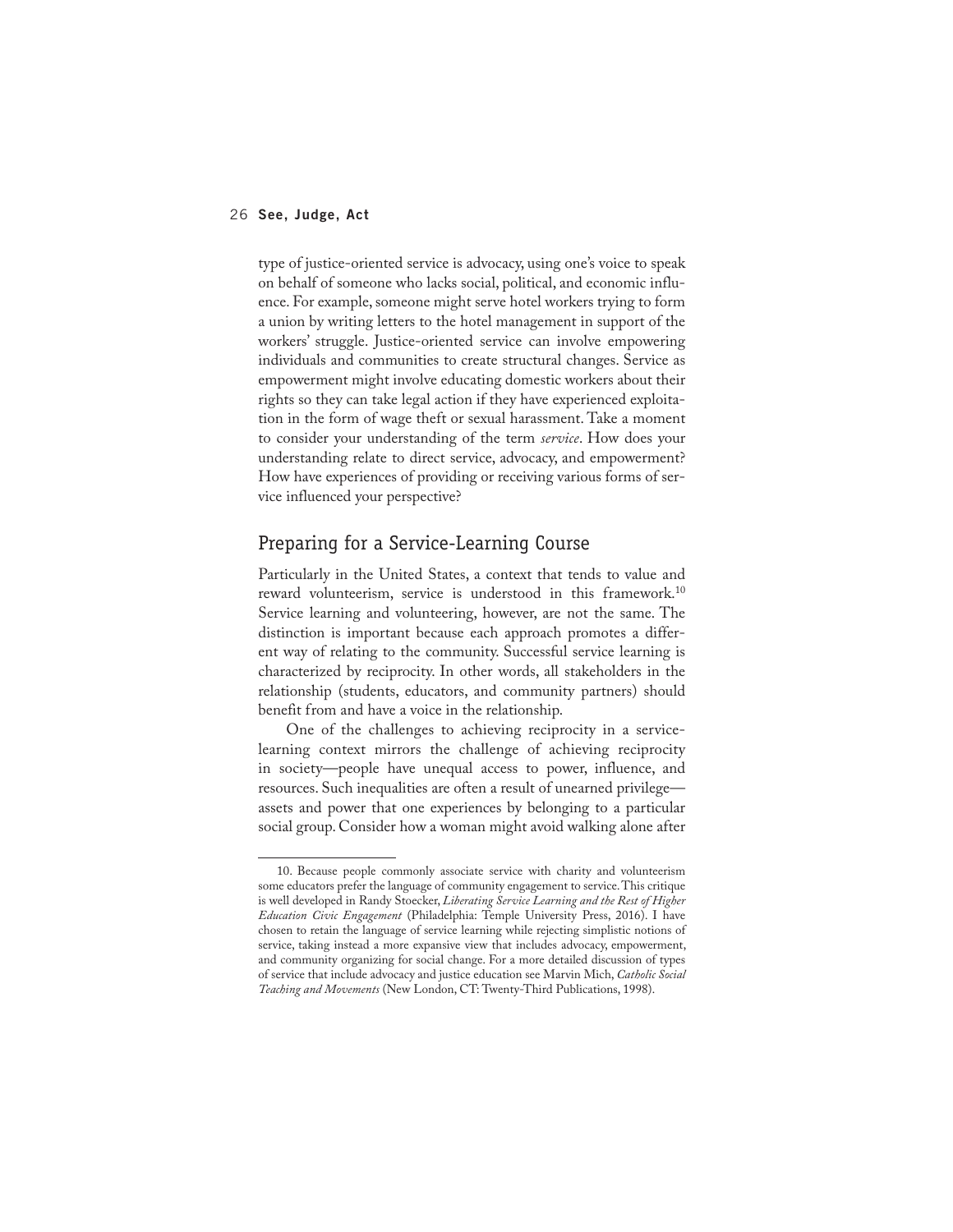# **Spectrum of Activities Related to Service Learning**

Andrew Furco locates service learning on a spectrum of activities related to service and experiential education. Unlike volunteering, service learning offers the explicit benefit of achieving learning goals. Unlike an internship, service learning addresses the interests and voice of the community partner. Service learning strives for mutuality, balancing the focus on student learning and the community's interests.<sup>11</sup>



dark out of fear for her safety while her male friends do not experience such restrictions. Or consider how a person of color might surprise a white friend by recalling instances of being stopped and questioned by police officers for no apparent reason.

Volunteering does not necessarily disrupt social inequalities to achieve its purpose. In fact, it may reinforce social inequalities if the volunteer is perceived or perceives herself to have the resources, solutions, and power to address social problems. When service is understood as a way to fulfill an unmet need of the community or remedy a community problem, the primary focus going into the community can be on the need or the problem. This can deflect the student's attention from the community's strengths and resources. John McKnight and John Kretzmann offer a helpful tool to avoid

<sup>11.</sup> Andrew Furco, "Service Learning: A Balanced Approach to Experiential Education," in *Introduction to Service-Learning Toolkit: Resources for Faculty* (Providence, RI: Campus Compact, 2001), 10.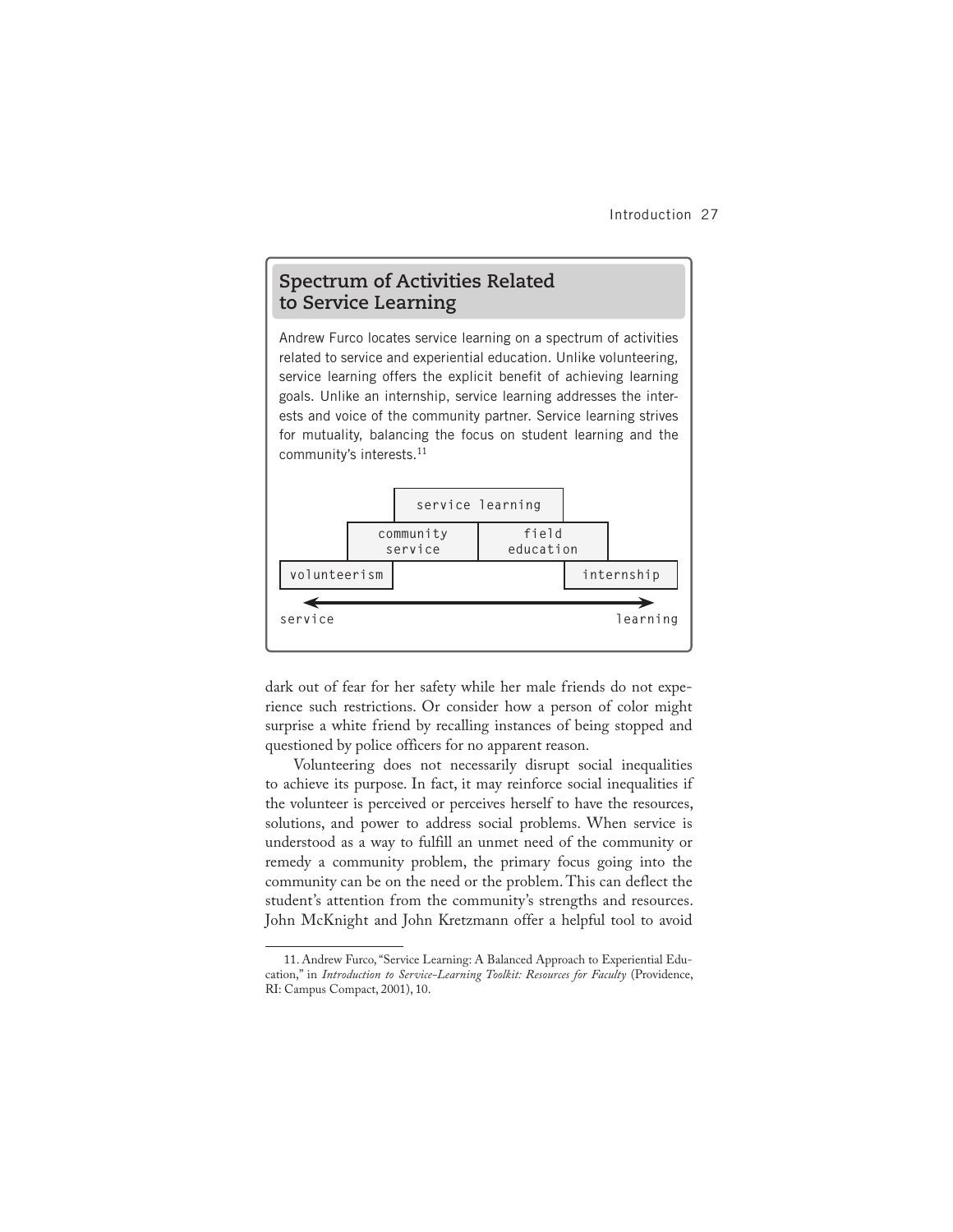focusing on a community's deficiencies. In their model of "Asset-Based Community Development," they suggest empowering communities to identify the resources and skills that already exist in their neighborhoods and building on those strengths.12 This approach to service is particularly helpful in service learning because it not only empowers the community but it also helps the learner gain a more adequate understanding and appreciation of the community.

Effective service learning challenges social inequalities by evoking critical reflection on the dynamics of privilege and marginalization within the service-learning relationship and within one's own identities. Acknowledging how one has benefitted from social inequalities can be difficult and is often met with puzzlement, denial or guilt. However, this process is essential for imagining how *everyone* benefits from social justice.

#### Becoming an Ally for Social Justice

Once people recognize their privilege, they can decide to work alongside marginalized groups as an ally. Reflecting on how college students become allies for social justice, Keith Edwards explores how motivation influences the process.13 It is helpful to examine one's motivation for service learning because it can influence how one sees and relates to the community.

Edwards observes three ways people are motivated to become allies with marginalized communities. Self-interest motivates some people. For example, a person may decide to become an ally because he or she sees how a friend or family member is treated unjustly. Consider how one might stand up for a friend or loved one hurt by a homophobic remark, but not necessarily work to dismantle the roots of homophobia in society. While this might serve as a starting point for empathy that can motivate social change, the danger is that the self-interested ally might focus solely on the experience of their loved one and fail to see the systemic problem behind the unjust treatment.

<sup>12.</sup> John L. McKnight and John P. Kretzmann, *Building Communities from the Inside Out: A Path Toward Finding and Mobilizing a Community's Assets* (Chicago: ACTA Publications, 1993).

<sup>13.</sup> Keith Edwards, "Aspiring Social Justice Ally Identity Development: A Conceptual Model," in *NASPA Journal* 43, no. 4 (2006), 39–60.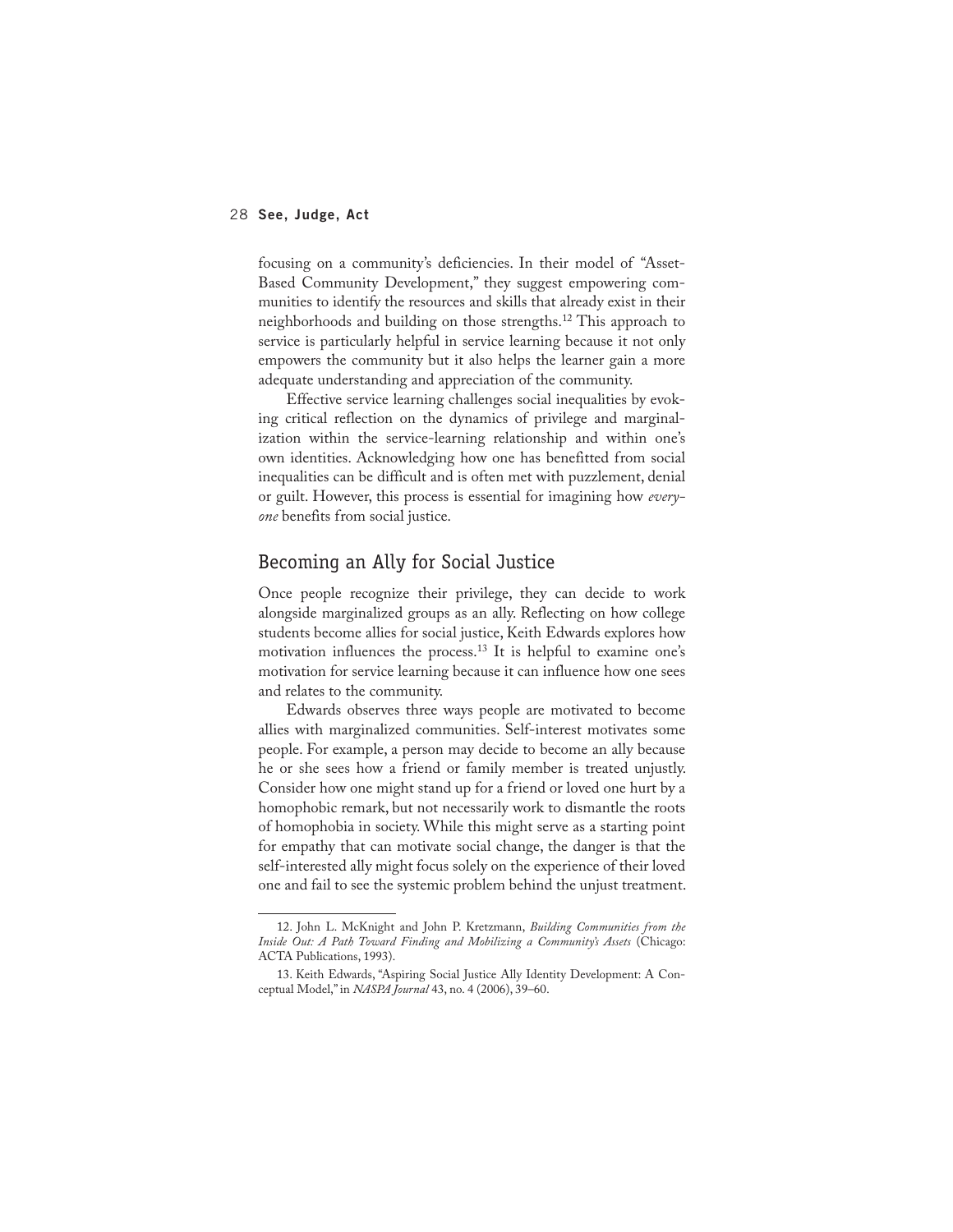The second type of ally is motivated by altruism. The altruistic individual wants to help members of oppressed groups because he or she sees the injustice behind social inequalities. This ally might experience discomfort or guilt over his or her privilege, having realized a common humanity with people across social divisions. When one feels guilty, however, one can also become easily defensive. Imagine a service learner who becomes confused and angry when a client is rude to her after she has just served him a meal. As an altruistic ally, she sees herself as giving freely to help a less fortunate individual and expects the other party to treat her with gratitude and respect.

An ally for social justice is motivated not only by the desire to help others but also the conviction that creating a just society benefits everyone, including herself. Edwards uses the language of combined selfishness to explain this motivation, observing how the ally for social justice works alongside marginalized communities to eliminate social inequalities that harm both dominant and oppressed groups. Especially in a context that celebrates altruistic volunteerism, self-interested motivation might seem like a bad thing. However, if one begins with the assumption that people are interdependent, it becomes apparent that everyone is harmed by injustice. This model aligns well with Catholic social thought, which assumes everyone is interdependent because people are social by nature.

When reflecting on ally-identity development, it is important to consider the multiple identities that influence an individual and that person's relationships to various communities. Intersectionality is a concept that refers to the reality that one experiences oneself as a member of multiple social groups at the same time. One's gender, race, ethnicity, socioeconomic class, nationality—all interact to influence one's experience of privilege and marginalization. Edwards considers this in his stages of development, pointing out that one may come to see oneself as an ally for social justice and at the same time develop critical consciousness of one's own oppression.<sup>14</sup> For example, in his service-learning experience a Latino man might grow as an ally to women after encountering and reflecting upon sexism while also becoming more aware of how he has been impacted by white dominance. Within a given classroom, as within a given individual,

<sup>14.</sup> Ibid., 54.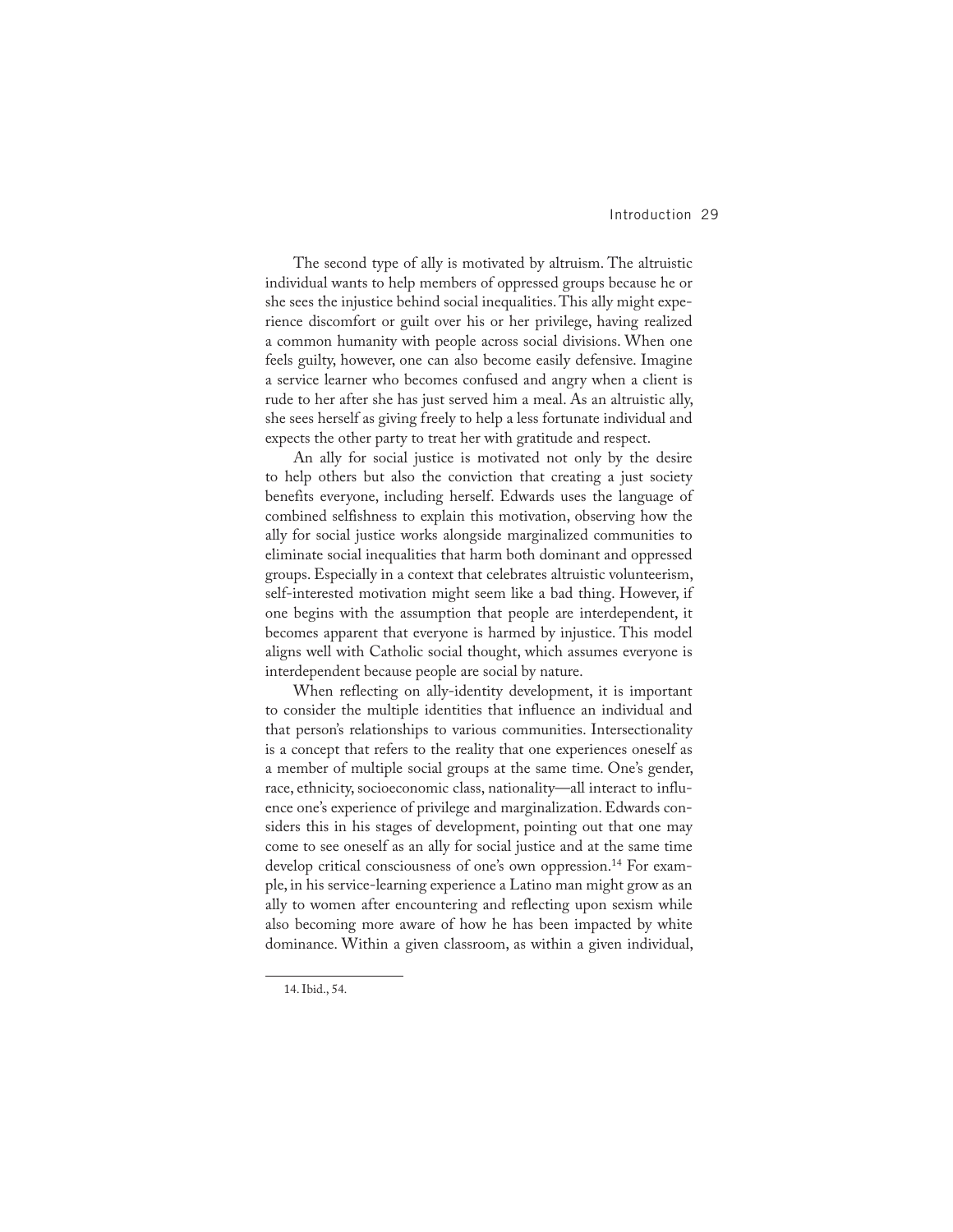privilege and power are complex realities influencing how one relates to a community and envisions social justice.

# **Tips for Becoming an Ally for Social Justice**

Blame the system not the individual. An ally for social justice recognizes how social structures advantage some while disadvantaging others. This reality complicates attempts to assign personal responsibility for societal problems.

Do not let guilt be a barrier to growth. An ally for social justice welcomes the opportunity to unmask their own privilege and unconscious biases as a process of their own liberation.

Continue to envision the common good. Recognizing that we are all interdependent, an ally for social justice sees how everyone benefits from transforming unjust social conditions.

# **See-Judge-Act and the Catholic Social Tradition**

In 1961, Pope John XXIII identified in *Mater et magistra* (*Christianity and Social Progress*) the process of seeing, judging, and acting as a way to bring the Church's teachings on social matters to bear in concrete situations.

The teachings in regard to social matters for the most part are put into effect in the following three stages: first, the actual situation is examined; then, the situation is evaluated carefully in relation to these teachings; then only is it decided what can and should be done in order that the traditional norms may be adapted to circumstances of time and place. These three steps are at times expressed by the three words: *observe, judge, act.* (no. 236)

John XXIII presents Catholic social teaching as a set of norms to apply to specific circumstances. This text is designed to help service learners do just that by moving from universal principles to concrete application. The text presents principles drawn from the Catholic